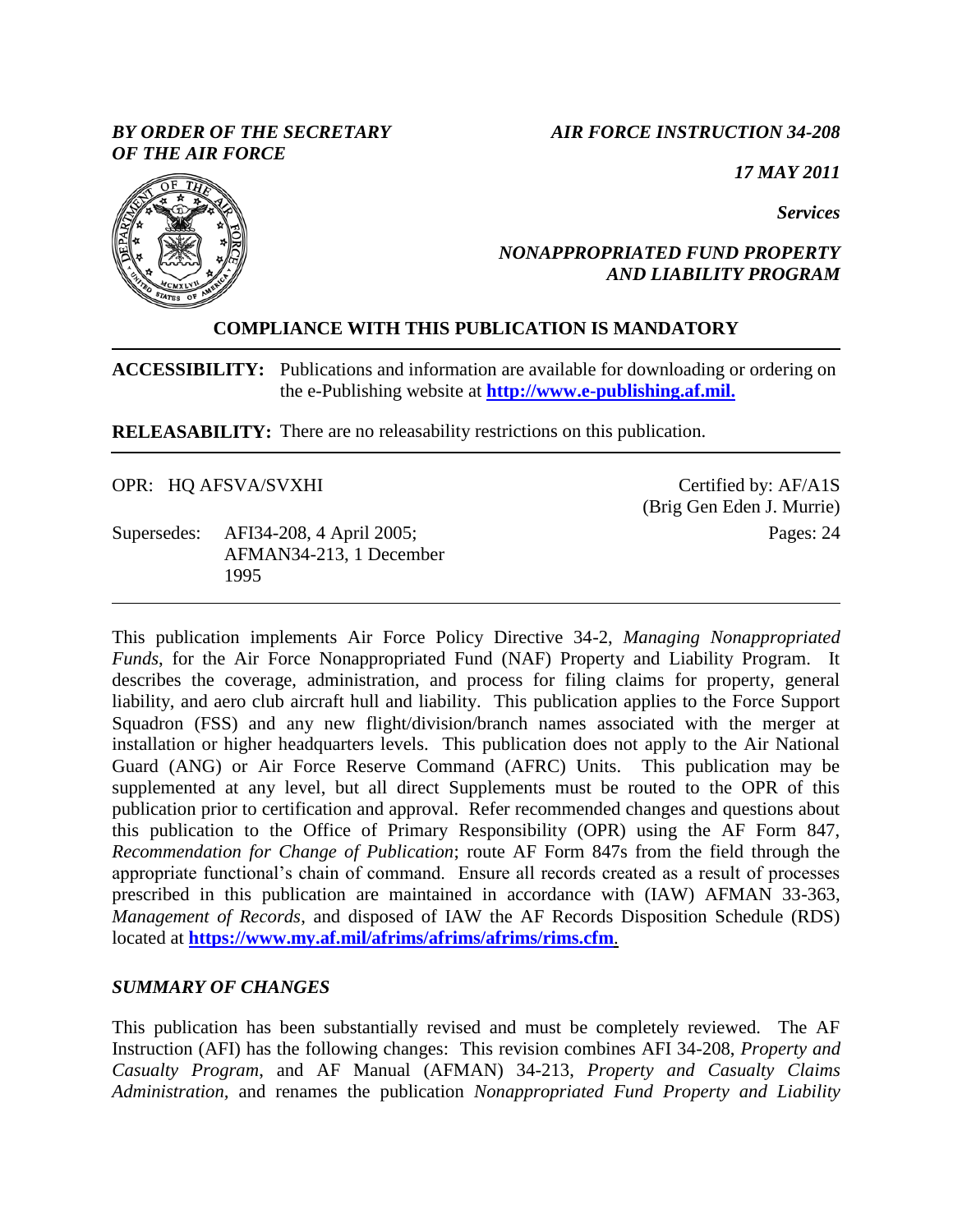*Program*. It implements Department of Defense Instruction (DoDI) 1015.15, *Establishment, Management, and Control of Nonappropriated Fund Instrumentalities and Financial Management of Supporting Resources*, 31 October 2007, which authorizes appropriated fund (APF) support for NAF assets when damaged or destroyed by an act of God or for certain other reasons. Exclusions from the property insurance program are listed in **[Attachment](#page-19-0) 2**.

|       | <b>Chapter 1-NAF PROPERTY INSURANCE PROGRAM</b>                          | 5              |
|-------|--------------------------------------------------------------------------|----------------|
| 1.1.  |                                                                          | 5              |
| 1.2.  |                                                                          | 5              |
| 1.3.  |                                                                          | 5              |
| 1.4.  |                                                                          | $\mathfrak{S}$ |
| 1.5.  |                                                                          | 6              |
| 1.6.  | The Activity Manager performs the following tasks when a loss occurs:    | 6              |
| 1.7.  |                                                                          | 6              |
| 1.8.  |                                                                          | 6              |
| 1.9.  |                                                                          | 6              |
| 1.10. |                                                                          | $\overline{7}$ |
| 1.11. |                                                                          | $\overline{7}$ |
| 1.12. |                                                                          | $\overline{7}$ |
| 1.13. |                                                                          | 7              |
| 1.14. |                                                                          | $\overline{7}$ |
| 1.15. |                                                                          | $\overline{7}$ |
| 1.16. |                                                                          | 7              |
| 1.17. |                                                                          | 8              |
| 1.18. |                                                                          | $8\,$          |
| 1.19. |                                                                          | 8              |
| 1.20. |                                                                          | 8              |
| 1.21. |                                                                          | 8              |
| 1.22. | Requests for advance payment and reasonable evidence of the loss.        | 9              |
| 1.23. |                                                                          | 9              |
| 1.24. |                                                                          | 9              |
|       | <b>Chapter 2—AERO CLUB AIRCRAFT HULL AND LIABILITY INSURANCE PROGRAM</b> | 10             |
| 2.1.  |                                                                          | 10             |
| 2.2.  |                                                                          | 10             |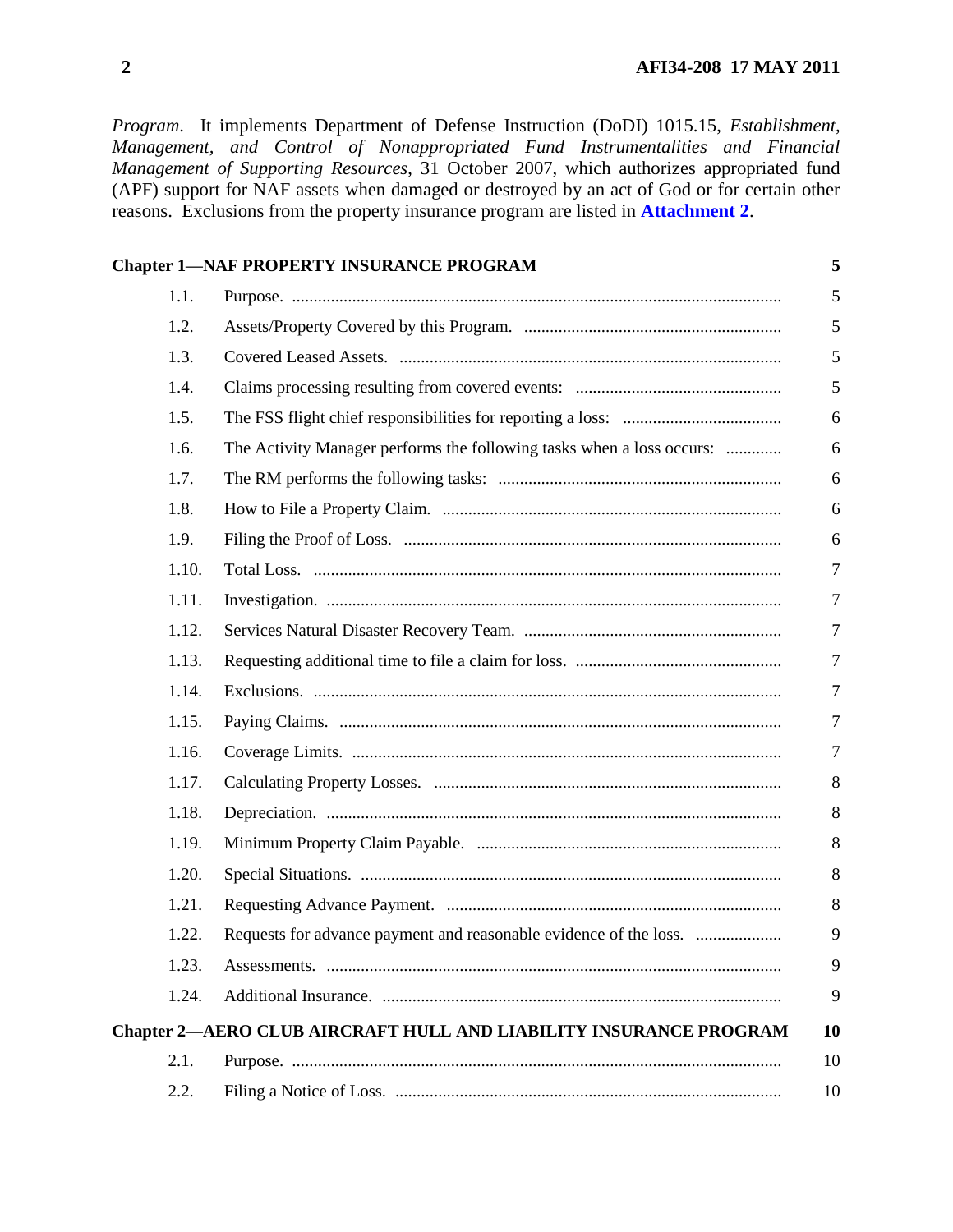| 2.3.  |                                                                        | 10 |
|-------|------------------------------------------------------------------------|----|
| 2.4.  |                                                                        | 10 |
| 2.5.  |                                                                        | 10 |
| 2.6.  |                                                                        | 10 |
| 2.7.  |                                                                        | 10 |
| 2.8.  |                                                                        | 11 |
| 2.9.  |                                                                        | 11 |
| 2.10. |                                                                        | 11 |
| 2.11. |                                                                        | 11 |
| 2.12. |                                                                        | 11 |
| 2.13. |                                                                        | 12 |
| 2.14. |                                                                        | 12 |
| 2.15. |                                                                        | 12 |
| 2.16. |                                                                        | 12 |
| 2.17. |                                                                        | 13 |
| 2.18. |                                                                        | 13 |
| 2.19. |                                                                        | 13 |
|       |                                                                        |    |
|       | Chapter 3-LIABILITY INSURANCE (INCLUDING PERSONNEL CLAIMS AND CUSTOMER |    |
|       | <b>COMPLAINTS)</b>                                                     | 14 |
| 3.1.  |                                                                        | 14 |
| 3.2.  |                                                                        | 14 |
| 3.3.  |                                                                        | 14 |
| 3.4.  |                                                                        | 14 |
| 3.5.  |                                                                        | 14 |
| 3.6.  |                                                                        | 15 |
| 3.7.  |                                                                        | 15 |
| 3.8.  |                                                                        | 15 |
| 3.9.  |                                                                        | 15 |
| 3.10. |                                                                        | 16 |
| 3.11. |                                                                        | 16 |
| 3.12. |                                                                        | 16 |
| 3.13. |                                                                        | 16 |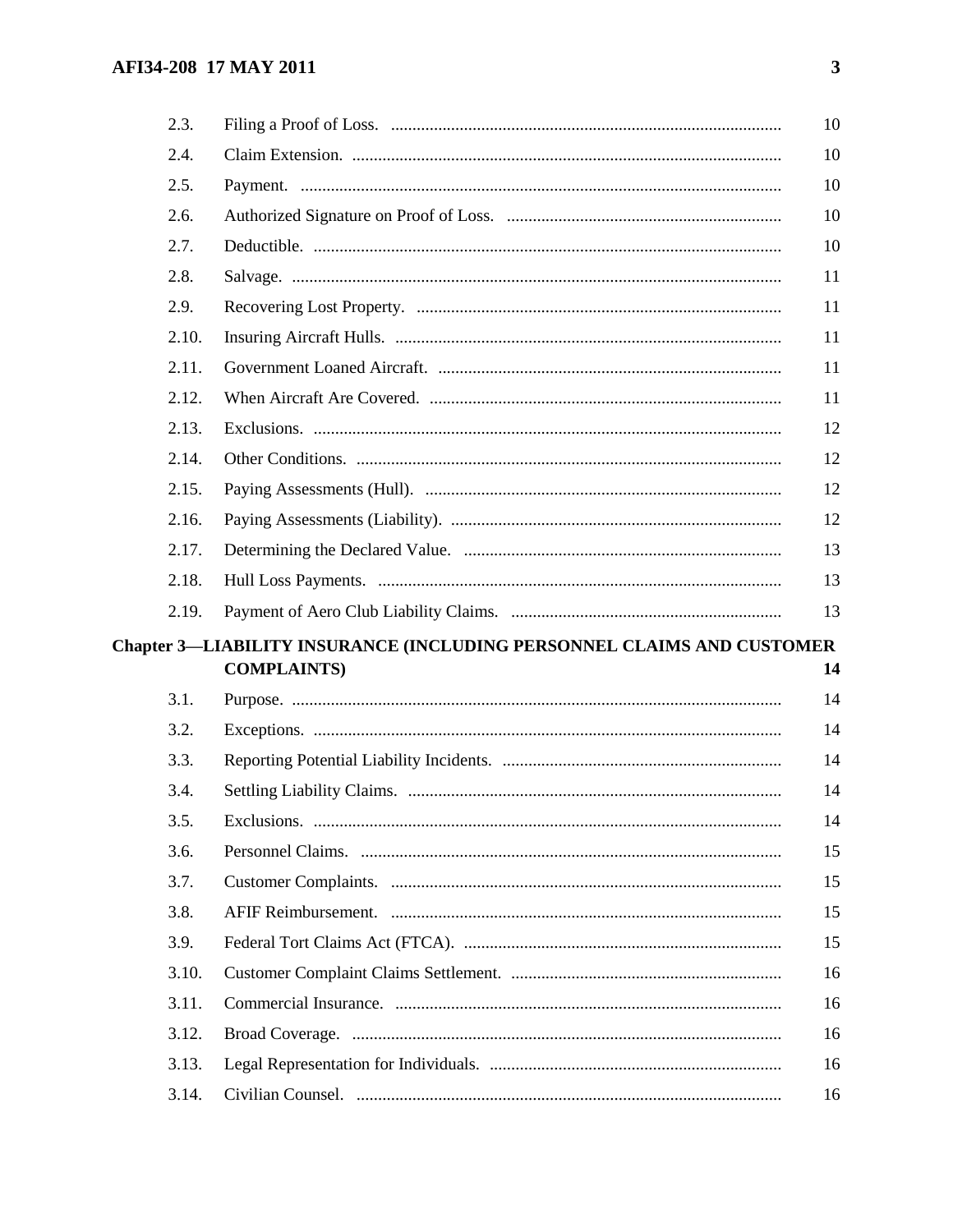|       |                                                                       | 17 |
|-------|-----------------------------------------------------------------------|----|
| 3.16. |                                                                       | 17 |
|       | <b>Attachment 1–GLOSSARY OF REFERENCES AND SUPPORTING INFORMATION</b> | 18 |
|       | <b>Attachment 2-EXCLUSIONS FROM THE PROPERTY PROGRAM COVERAGE</b>     | 20 |
|       | Attachment 3-REPORTING A POTENTIAL LIABILITY CLAIM                    | 22 |
|       | <b>Attachment 4—READY REFERENCE</b>                                   | 23 |
|       | <b>Attachment 5-NATURAL DISASTER RECOVERY PROGRAM SUMMARY</b>         | 24 |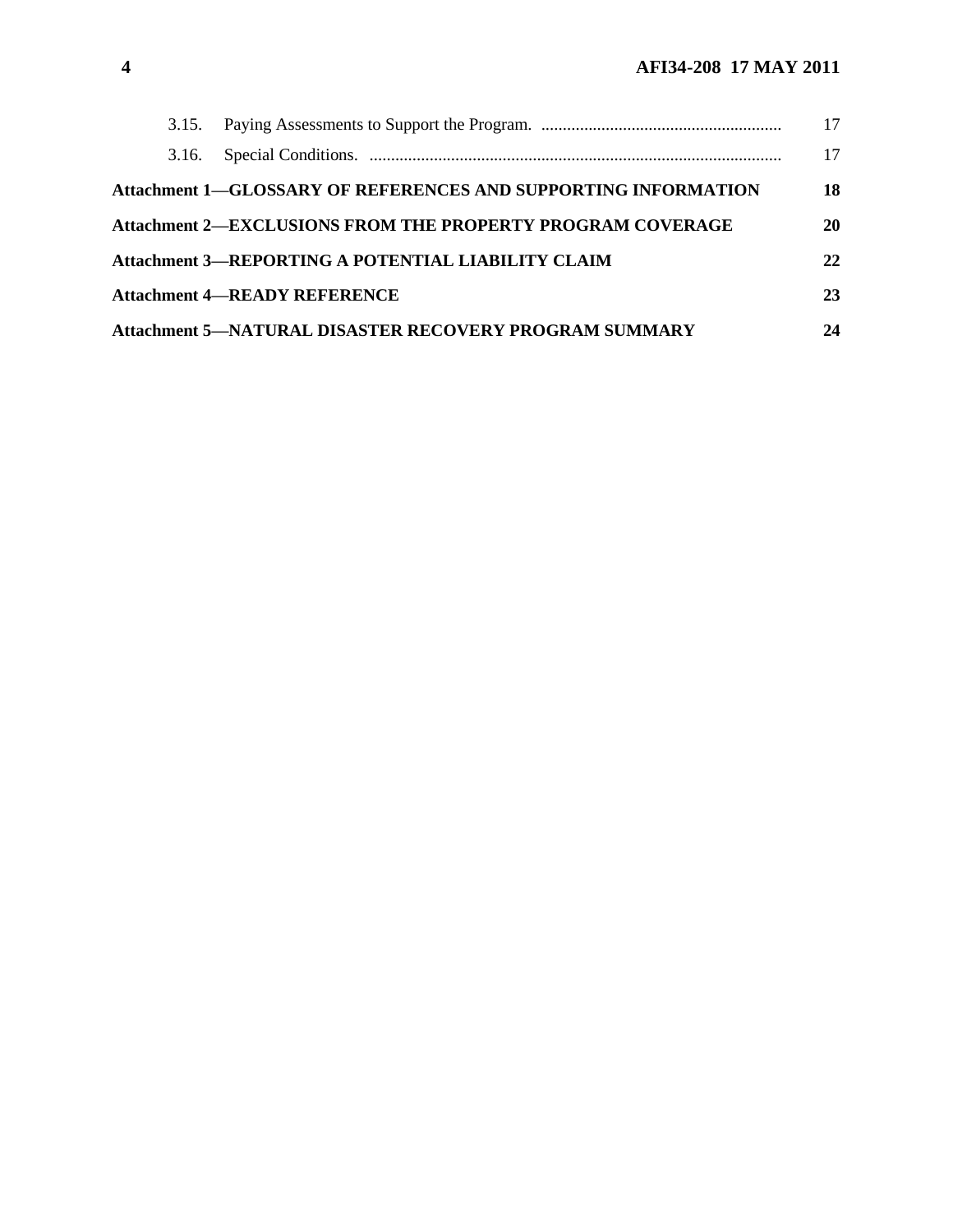#### <span id="page-4-0"></span>**Chapter 1**

#### **NAF PROPERTY INSURANCE PROGRAM**

<span id="page-4-1"></span>**1.1. Purpose.** This section provides FSS commanders, directors, deputies, and Resource Managers (RMs) with the information they need to manage the AF NAF Property Insurance Program. This includes:

1.1.1. Understanding the AF NAF Property Insurance Program.

1.1.2. Knowing how to file a claim for reimbursement.

1.1.3. Knowing how to address special situations such as acts of nature, humanitarian operations, or advance payment for natural disasters.

1.1.4. Knowing what type of claims are not covered (see **[Attachment](#page-19-0) 2**).

#### <span id="page-4-2"></span>**1.2. Assets/Property Covered by this Program.**

1.2.1. Cash.

1.2.2. Inventory.

1.2.2.1. General Ledger Account Code (GLAC) 161000, NAF Inventory-Central Storeroom (resale items only).

1.2.2.2. GLAC 162000, Resale Inventory.

1.2.2.3. GLAC 163000, Inventory-in-Transit for items owned by an AF Nonappropriated Fund Instrumentality (NAFI).

1.2.2.4. GLAC 179000, Fixed Assets-in-Transit for items owned by an AF NAFI.

1.2.3. Depreciable NAF Assets with a current Net Book Value (NBV) recorded in GLACs 173000 and 177000, Hardware and Software; GLAC 181000, Fixed Assets, Furniture, Fixtures and Equipment; and GLAC 185000, Construction in Progress.

1.2.4. Leased equipment and assets in memorandum of agreement (MOA) funding.

1.2.4.1. GLAC 175000, NAF Assets, Leased Equipment (NAF Capital Lease Program).

1.2.4.2. GLAC 180000, Construction in Progress-MOA Projects.

1.2.4.3. GLAC 188000, NAF Assets, Capital Leases.

<span id="page-4-3"></span>**1.3. Covered Leased Assets.** This is an asset where a NAFI is responsible for the leased property and required to replace or suffer the loss of damaged assets. Such assets include copiers on loan, leased vehicles, and similar assets on short-term lease. Refer to AFI 34-209, *Nonappropriated Fund Financial Management and Accounting*, for information on accounting procedures.

#### <span id="page-4-4"></span>**1.4. Claims processing resulting from covered events:**

1.4.1. The RM, through the Services Agency Information System (SAIS), files a property insurance claim Notice of Loss using the Property Program in SAIS.

1.4.2. Property claims resulting from damage to or loss of an asset.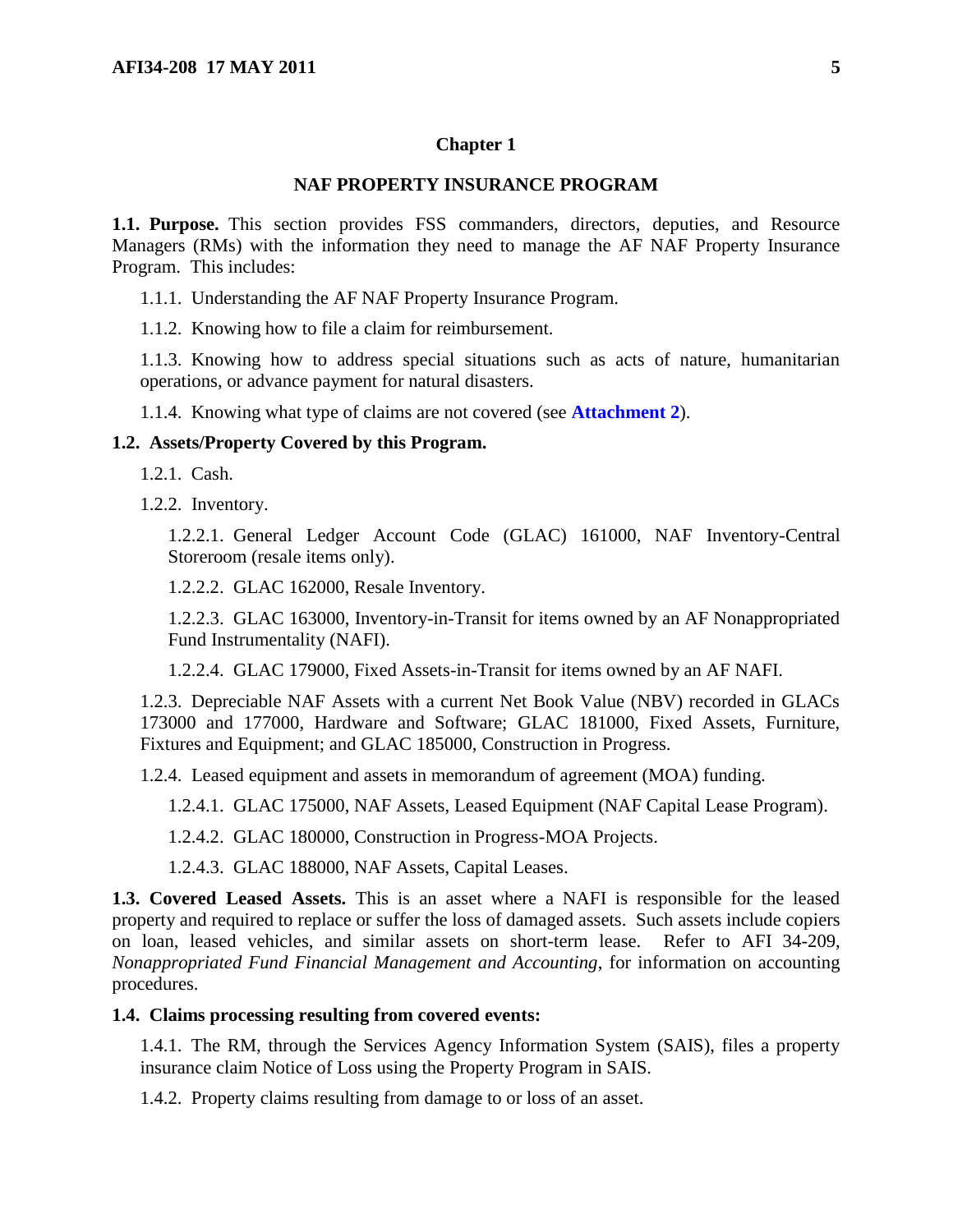1.4.2.1. Criminal acts such as robbery, burglary, theft, and vandalism.

1.4.2.2. Accidents resulting from the operation or use of NAF vehicles, boats, and trailers.

1.4.2.3. Natural disasters/acts of nature such as a wind, hail, tornado, hurricane, fire, or lightning only if not paid by appropriated funds (APF). See also paragraph A2.4.

#### <span id="page-5-0"></span>**1.5. The FSS flight chief responsibilities for reporting a loss:**

- 1.5.1. Notify the FSS or Services commander or director.
- 1.5.2. Notify the RM.
- 1.5.3. Sort and identify damaged and undamaged goods.
- 1.5.4. Move assets to a safe location.
- 1.5.5. Secure the area and notify civil and military authorities as necessary.

#### <span id="page-5-1"></span>**1.6. The Activity Manager performs the following tasks when a loss occurs:**

- 1.6.1. Notifies Security Forces or appropriate civil authorities, and the activity's flight chief.
- 1.6.2. Identifies witnesses that may have been involved or have information about the loss.
- 1.6.3. Gathers information about the date, time, place, and circumstances of the loss.

#### <span id="page-5-2"></span>**1.7. The RM performs the following tasks:**

1.7.1. Estimates value of the loss using all available information.

1.7.2. Inputs Notice of Loss in SAIS.

<span id="page-5-3"></span>**1.8. How to File a Property Claim.** Filing a claim consists of completing (1) an electronic Notice of Loss to HQ AFSVA/SVXHI through SAIS, and (2) Proof of Loss, as explained below*.*

1.8.1. Filing the electronic Notice of Loss. The RM downloads the Property file in SAIS and completes as many of the drop downs and available information as possible. The RM forwards electronic SAIS Notice of Loss to HQ AFSVA within 30 days of the loss. Upon receipt, the HQ AFSVA point of contact will review the Notice of Loss and reply as necessary. SAIS will automatically forward a copy of the RM Notice of loss in SAIS to Major Command (MAJCOM) with an assigned claim number.

#### <span id="page-5-4"></span>**1.9. Filing the Proof of Loss.**

1.9.1. The RM provides detailed information to HQ AFSVA/SVXHI within 90 calendar days from the date the RM filed the SAIS Notice of Loss. E-mail attachment preferred.

1.9.2. Include the description and quantity of the depreciable property. The property must have a current value recorded in the GLAC addressed in paragraph 1.2.

1.9.3. For resale inventory, submit a list of damaged and destroyed items with the original cost. For food products, include a certificate from Medical Group, Public Health Flight, condemning the items as unfit for human consumption.

1.9.4. Cash is covered at face value and it includes register or till receipts and deposits.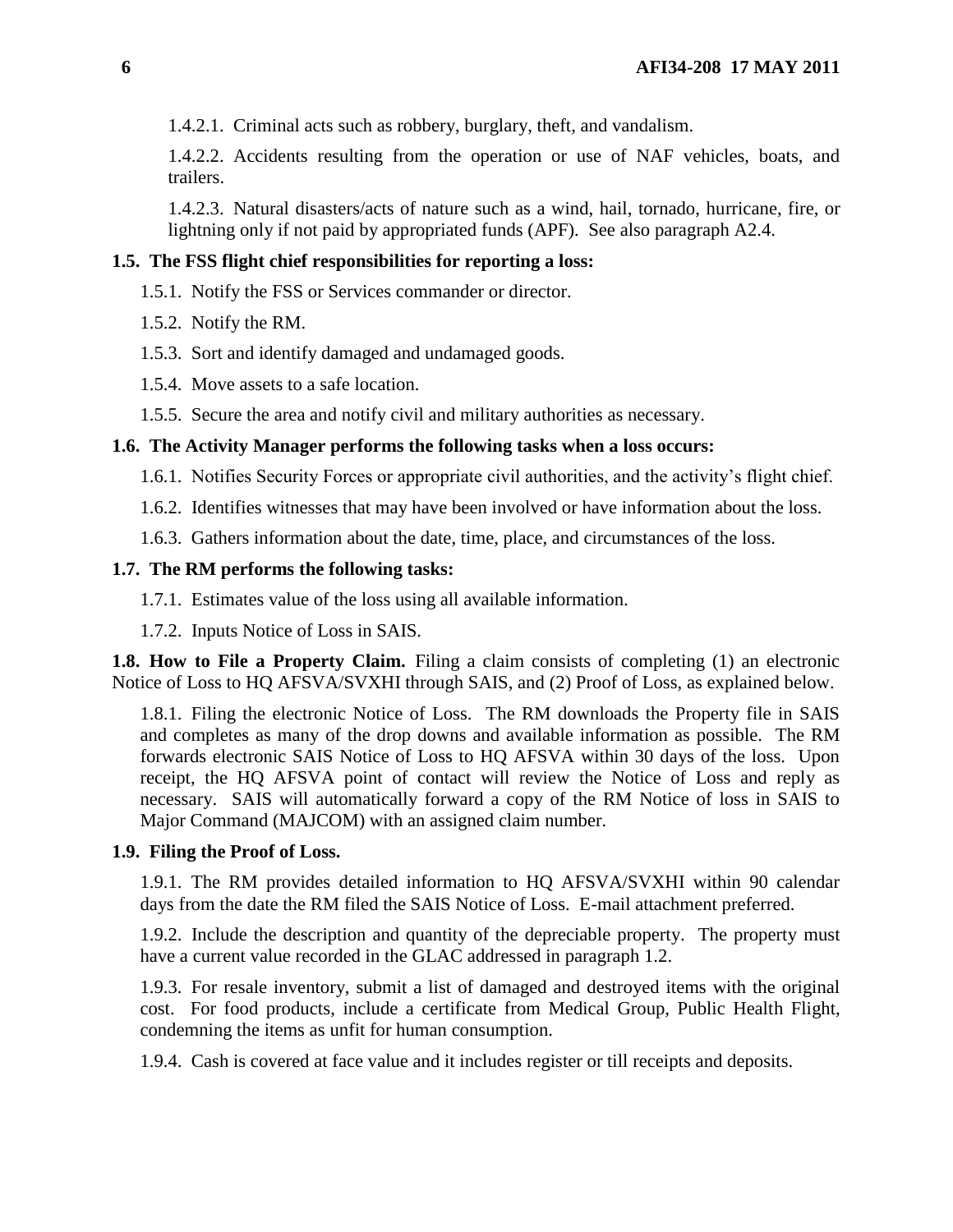<span id="page-6-0"></span>**1.10. Total Loss.** When an asset is a total loss, the RM provides two replacement estimates. When the asset is a partial loss, with damage of \$1,000 or more, provide two repair estimates. When the loss is between \$500 and \$1,000, provide one estimate. The minimum claim is \$500 (see paragraph 1.19.).

1.10.1. When the property is sold for salvage value, provide two salvage bids.

1.10.2. HQ AFSVA pays a claim when it receives reasonable evidence indicating the installation suffered a covered loss and the RM has accurately determined the value of the loss.

1.10.3. Depreciable property claims for property repair are paid at the lower of Net Book Value (NBV) or repair cost.

<span id="page-6-1"></span>**1.11. Investigation.** The RM will not delay a claim to complete the investigation or inquiry required by AFI 34-202, *Protecting Nonappropriated Fund Assets.*

1.11.1. The RM must send a copy of the completed investigation or inquiry through command channels to HQ AFSVA/SVFA.

1.11.2. The RM will not delay sending in a Proof of Loss because of pending restitution. When the person or persons causing the loss makes restitution for a loss already reimbursed under the property coverage, the RM will notify HQ AFSVA of the amount and forward it to HQ AFSVA/SVXHI for deposit to the Air Force Insurance Fund (AFIF).

<span id="page-6-2"></span>**1.12. Services Natural Disaster Recovery Team.** The team provides essential support to AF Services operations impacted by natural disasters such as hurricanes, tornadoes, floods or fire (see **[Attachment](#page-23-0) 5** for summary of the purpose of this team).

1.12.1. The team expedites and assists in filing claims, requests advance payment and performs other duties necessary to facilitate the recovery of NAF assets and operations.

1.12.2. Installations request the team through MAJCOM channels to HQ AFSVA/SVX.

1.12.3. Installations must provide complete documentation of loss as required even though the Services Natural Disaster Recovery Team is activated.

<span id="page-6-3"></span>**1.13. Requesting additional time to file a claim for loss.** Additional filing time can be requested from HQ AFSVA/SVXHI by e-mail, memorandum, telephone, or fax. For losses of \$25,000 or less, the RM signs the Proof of Loss; when the loss exceeds \$25,000, the FSS commander, director, or deputy signs the document.

<span id="page-6-4"></span>**1.14. Exclusions.** A list of exclusions to the Property Insurance Program is at **[Attachment](#page-19-0) 2**.

<span id="page-6-5"></span>**1.15. Paying Claims.** HQ AFSVA/SVXHI makes payments from the AFIF through SAIS.

#### <span id="page-6-6"></span>**1.16. Coverage Limits.**

1.16.1. Furniture, Fixtures, Equipment, and Inventory: \$1,000,000.

1.16.2. Money and Securities: \$100,000 for any one loss. Money is currency, coins, and bank notes. Securities are all negotiable or nonnegotiable instruments or contracts representing either money or other property and include checks and drafts, tokens and certain specific tickets losses.

1.16.3. Small portable or shed-type buildings recorded on NAF Property records: \$100,000.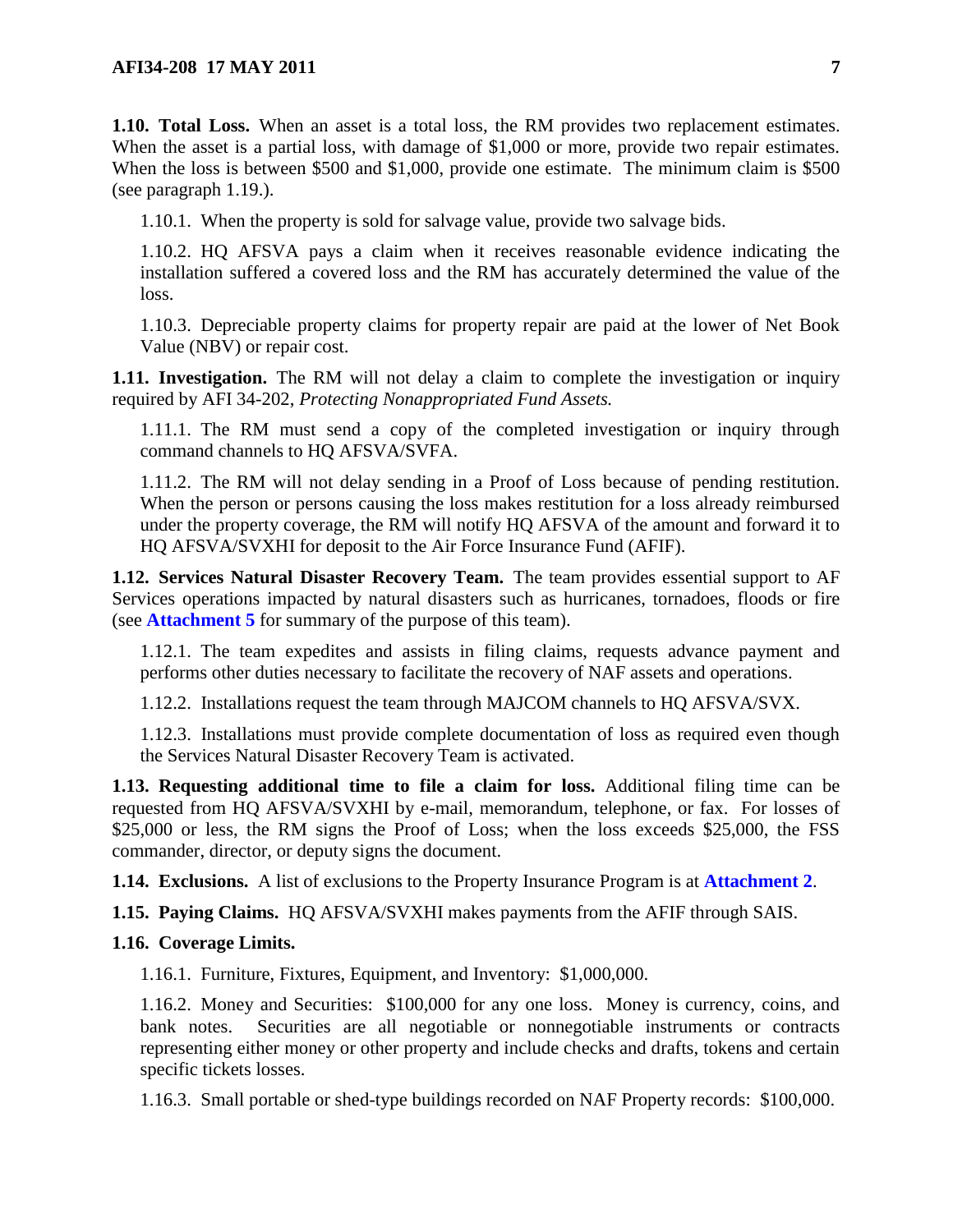1.16.4. Employee Dishonesty: \$100,000 each occurrence. An occurrence is a loss caused by or involving one or more employees, whether the result of a single act or series of acts that result in the total loss.

### <span id="page-7-0"></span>**1.17. Calculating Property Losses.**

1.17.1. When a total loss is being replaced by a new asset.

1.17.1.1. Divide Net Book Value (i.e. original cost - depreciation) by original cost to get the book value percentage.

1.17.1.2. Multiply the resulting percentage times the lowest replacement cost.

1.17.1.3. Subtract salvage value, if any. For example, presume an asset purchased for \$1,000 has a current value of \$800; the replacement cost is \$1,200, with no salvage value. HQ AFSVA will calculate the estimated replacement value to be: \$800 divided by  $$1,000 = .80 \times $1,200 = $960$ . The insurance payment is \$960.

1.17.2. When an asset is to be repaired, submit the two lowest repair estimates available. If only one estimate is available, contact HQ AFSVA/SVXHI for approval.

<span id="page-7-1"></span>**1.18. Depreciation.** Depreciation for claims involving depreciable property is determined as described in AFMAN 34-214, *Procedures for Nonappropriated Funds Financial Management and Accounting.*

<span id="page-7-2"></span>**1.19. Minimum Property Claim Payable.** When the loss is \$500 or more, the AFIF pays the value of the asset. Losses less than \$500 are paid by the FSS as shown in Attachment 4.

<span id="page-7-3"></span>**1.20. Special Situations.** The AFIF pays after all other insurance has paid. It pays all reasonable expenses to reduce the property loss, excluding expenses related to personnel-related expenses, administrative leave, or personnel evacuation expenses (see **[Attachment](#page-19-0) 2** for exclusions).

<span id="page-7-4"></span>**1.21. Requesting Advance Payment.** Excluding those losses listed in Attachment 2, other catastrophic events may create a need for immediate funds for NAF insured asset replacement. If such a need exists, the FSS Commander may submit a written request to HQ AFSVA/SVX for an advance payment of NAF Funds, based on a NAF payable claim. As an alternative, the FSS Commander may also request assistance from the MAJCOM successor NAFI, IAW AFI 34-201, *Use of Nonappropriated Funds* (NAFs), Para 3.3.

1.21.1. To get an advance payment, the RM provides reasonable evidence of a loss, and a request for advance payment which includes the following:

1.21.1.1. A description of the occurrence resulting in the loss.

1.21.1.2. A list of NAF-owned insured property damaged or destroyed with an estimate of their value or repair cost.

1.21.1.3. A list of stolen/vandalized resale inventory supported by the physical inventory sheet with prices at cost.

1.21.1.4. For loss of physical cash, (such as petty cash in a drawer), reasonable evidence of the amount of the loss.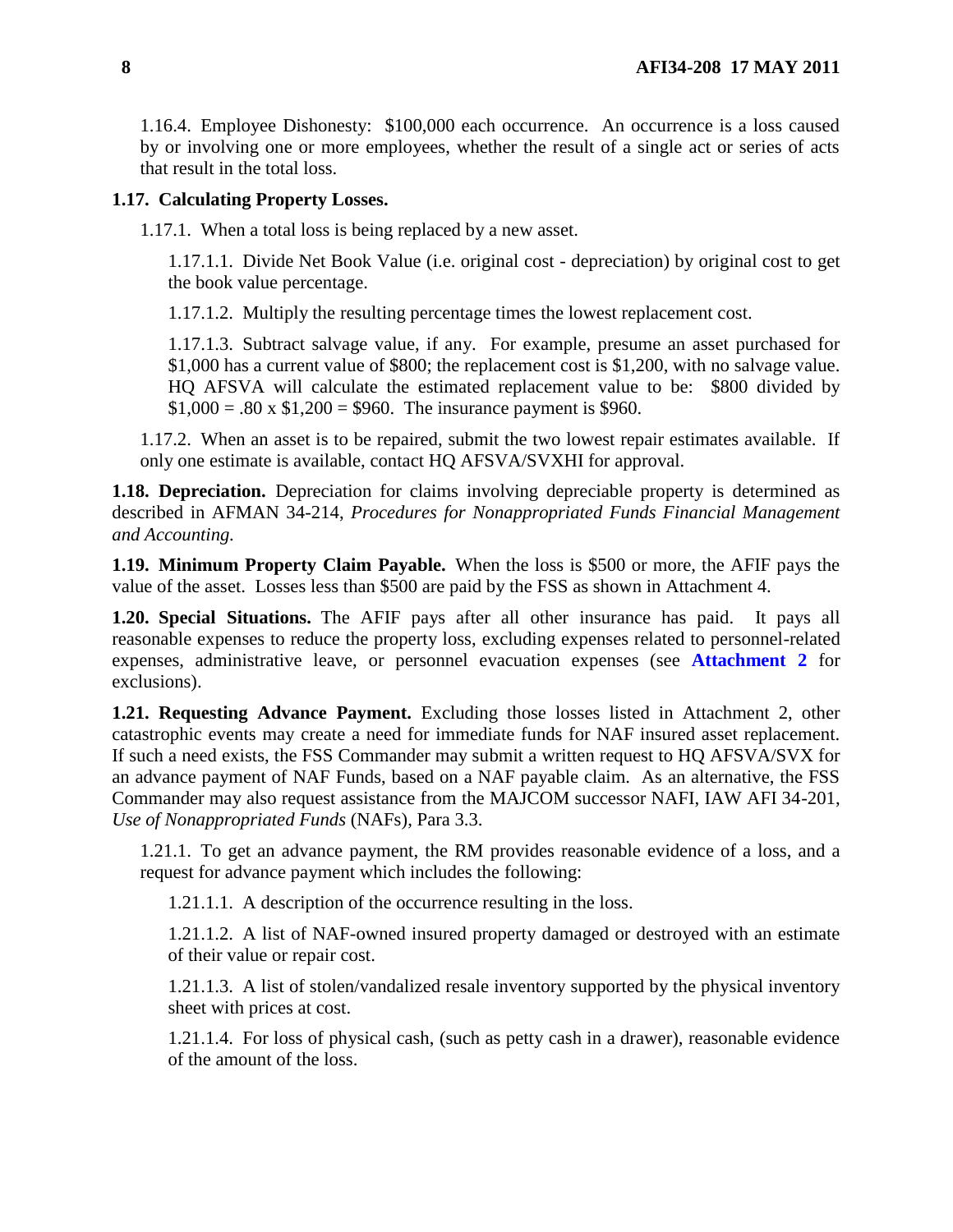<span id="page-8-0"></span>**1.22. Requests for advance payment and reasonable evidence of the loss.** The AFIF will make payment and deduct it from the final settlement. An estimate of the amount of an advance payment payable from the AFIF is approximately 60-70 percent of the documented amount.

<span id="page-8-1"></span>**1.23. Assessments.** All NAFIs pay assessments into the AFIF based on expected costs to cover claims and administrative expenses.

<span id="page-8-2"></span>**1.24. Additional Insurance.** If desired insurance requirements exceed the coverage or limits the AFIF provides, the RM may send a written request through the MAJCOM to HQ AFSVA/SVX for approval of additional coverage. Do not purchase commercial insurance for the coverage unless approved by the MAJCOM and HQ AFSVA/SVX.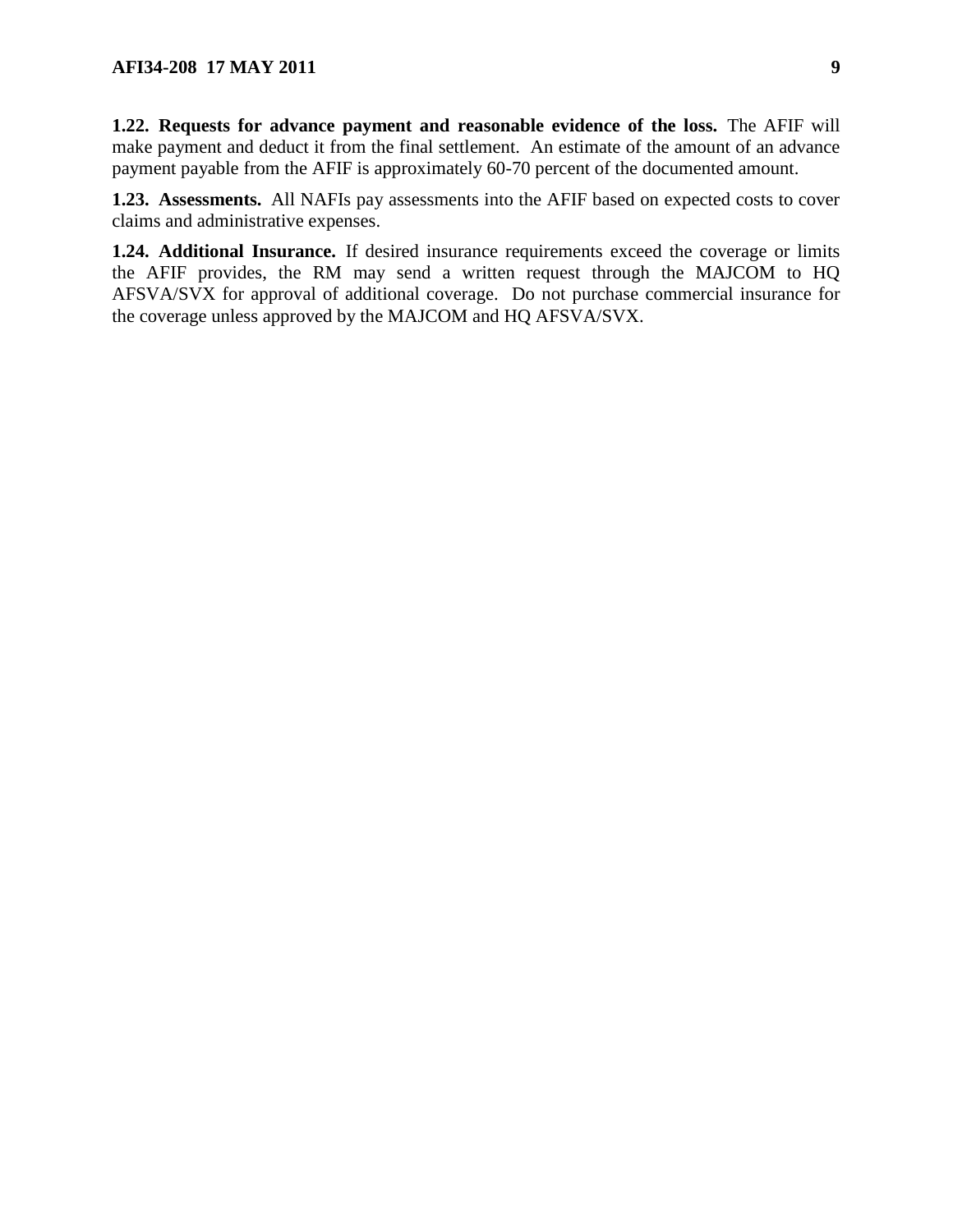### <span id="page-9-0"></span>**Chapter 2**

### **AERO CLUB AIRCRAFT HULL AND LIABILITY INSURANCE PROGRAM**

<span id="page-9-1"></span>**2.1. Purpose.** This section details aircraft hull coverage with instructions and guidance for paying claims and administering the self-insured Aero Club Aircraft Hull and Liability Insurance Program. The Aero Club Aircraft Hull and Liability Insurance Program is administered through HQ AFSVA/SVXHI.

### <span id="page-9-2"></span>**2.2. Filing a Notice of Loss.**

2.2.1. The RM completes the electronic Hull Loss Notification from the Aero Club Hull Insurance Program section of the AF Services Benefits and Insurance website and e-mail it to HQ AFSVA/SVXHI

2.2.2. The Chief, Aero Club Operations, files reports prescribed by AFI 34-217, *Air Force Aero Club Program*, and AFMAN 34-232, *Aero Club Operations,* Attachment 5*.* Upon receipt of the Mishap Report IAW AFMAN 34-232, Attachment 5, or electronic Notice of Loss, HQ AFSVA/SVXHI will send electronic confirmation with the claim number and declared value of aircraft to the RM to file the hull claim.

<span id="page-9-3"></span>**2.3. Filing a Proof of Loss.** The RM sends the completed Proof of Loss with supporting documents to HQ AFSVA/SVXHI within 90 days of receipt of the Notice of Loss.

2.3.1. File the Proof of Loss to include the following information:

2.3.1.1. Tail number and date and time of incident.

2.3.1.2. Minimum two estimates of damage and pictures of damage (if available).

2.3.1.3. Copy of any messages sent to Federal Aviation Administration (FAA) or other authorities.

<span id="page-9-4"></span>**2.4. Claim Extension.** The RM may request an extension of claim filing by notifying HQ AFSVA/SVXHI by e-mail, telephone, or fax. Provide claim number along with tail number, incident date, installation, and number of days requested for extension of time.

<span id="page-9-5"></span>**2.5. Payment.** HQ AFSVA/SVXHI pays the claim from the AFIF after receiving verification of the loss and documentation reflecting the amount of the loss.

<span id="page-9-6"></span>**2.6. Authorized Signature on Proof of Loss.** The RM sends a copy of the completed report of investigation to HQ AFSVA/SVXHI through command channels. For losses of \$25,000 or less, the RM signs the Proof of Loss; when the loss exceeds \$25,000, the FSS commander, director, or deputy signs the document.

<span id="page-9-7"></span>**2.7. Deductible.** There is a \$250 deductible for repair costs to aero club aircraft. If the aircraft is a total loss, there is no deductible. For example:

2.7.1. If a covered aircraft, with a declared value of \$45,000, is totally destroyed, the settlement is \$45,000; no deductible is applied to a total loss.

2.7.2. If a covered aircraft with a declared value of \$45,000, has damage to a propeller valued at \$1,000, the settlement will be \$750 (\$1,000 minus  $$250 = $750$ ).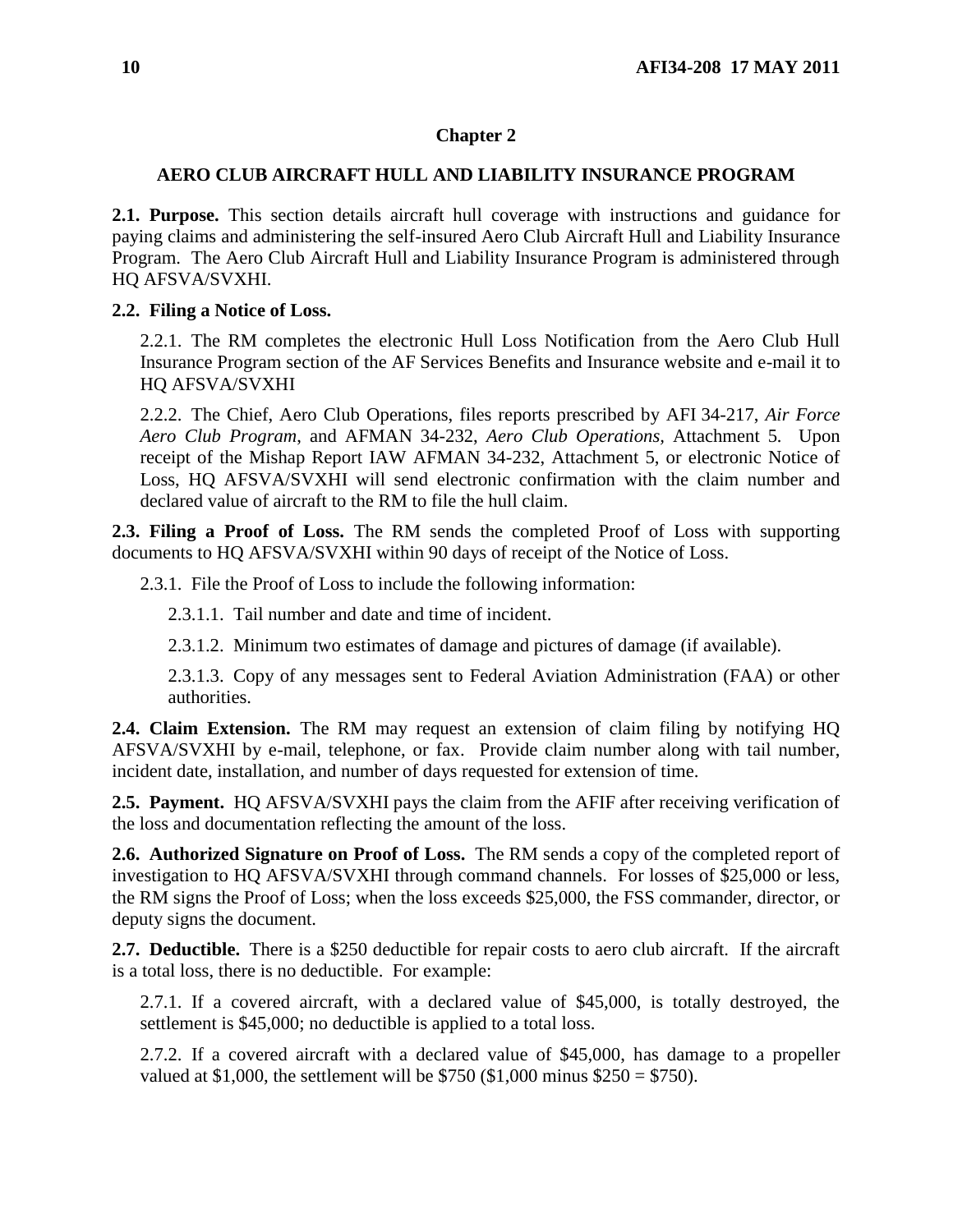2.7.3. The maximum deductible for any one occurrence is \$1,000. This normally applies when multiple aircraft are on the ground and damaged during a strong wind, hail, hurricane or tornado.

<span id="page-10-0"></span>**2.8. Salvage.** The aero club must arrange for salvage IAW AFI 34-204, *Property Management*, and notify HQ AFSVA/SVPCR of the amount of the salvage.

2.8.1. The installation provides HQ AFSVA/SVX and HQ AFSVA/SVPCR with minimum two salvage bids.

2.8.2. HQ AFSVA/SVX makes the final decision on whether to salvage or repair aircraft.

<span id="page-10-1"></span>**2.9. Recovering Lost Property.** If an aero club recovers property after it receives payment for a loss covered by the AFIF, the RM will reimburse the AFIF to the extent of the recovery, but not in excess of the payment received from the AFIF.

### <span id="page-10-2"></span>**2.10. Insuring Aircraft Hulls.**

2.10.1. The AFIF insures aero club owned aircraft based on their declared value.

2.10.2. The AFIF program insures leased aircraft only after HQ AFSVA/SVX has approved the lease in writing (see paragraph 2.12.4.).

<span id="page-10-3"></span>**2.11. Government Loaned Aircraft.** An aircraft hull received at little or no cost is not insured. On these hulls, the Aero Club may request AFIF coverage on Aero Club NAF capital improvements that club has made.

2.11.1. Examples of covered capital improvements are:

2.11.1.1. Communications equipment.

2.11.1.2. Engine additions or enhancements.

2.11.1.3. Advanced or newly modernized equipment purchased and installed at the aero club's expense.

2.11.1.4. Major refurbishment to include painting, structural alterations, etc.

2.11.1.5. Other NAF-owned equipment installed after the aircraft was received.

2.11.2. HQ AFSVA/SVPCR will approve increases in asset value created by capital improvements when reported by the Aero Club.

## <span id="page-10-4"></span>**2.12. When Aircraft Are Covered.**

2.12.1. The program covers aircraft reported on AF Form 270, *Status of Aero Club Aircraft and Operations Report*. See AFMAN 34-232, Attachment 6 for instructions on completing the AF Form 270.

2.12.2. Newly acquired aircraft are covered on the day the club takes possession from the vendor, factory or previous owner. Provide electronic written notification to HQ AFSVA/SVXHI and HQ AFSVA/SVPCR upon receipt of aircraft, and add aircraft to subsequent AF Form 270. Coverage continues as long as the club reports the aircraft on AF Form 270.

2.12.3. Government loaned aircraft are covered when the club takes physical possession of the aircraft.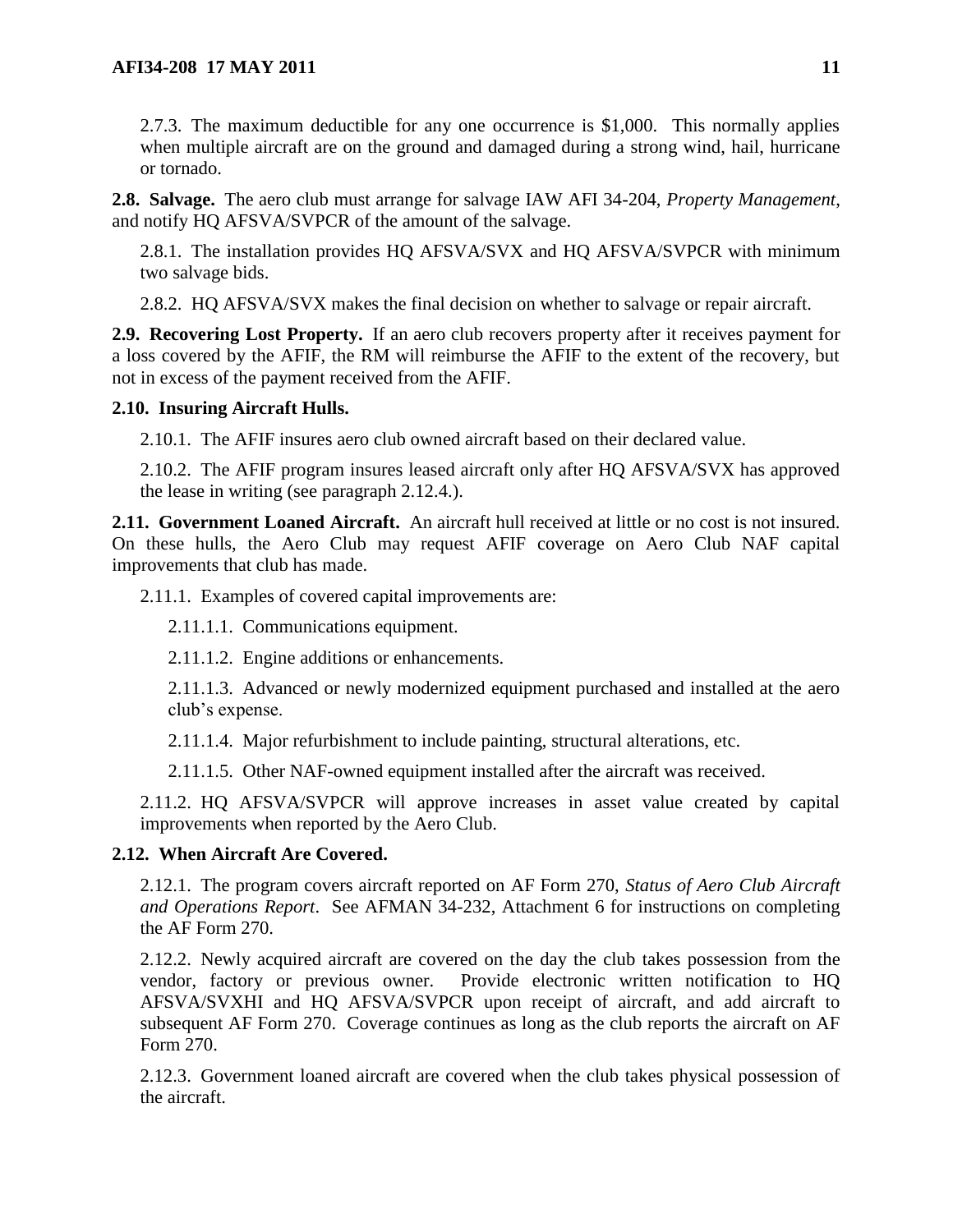2.12.4. Leased aircraft are covered upon written notice of approval of the lease agreement by HQ AFSVA/SVXHI. Information required includes: aircraft make, model, and year; FAA registration number; total number of seats; declared value; and date obtained.

### <span id="page-11-0"></span>**2.13. Exclusions.**

2.13.1. The self-insured hull program does not cover damage from:

2.13.1.1. Fair wear and tear.

2.13.1.2. Freezing.

2.13.1.3. Mechanical breakdown or failure, unless such loss or damage precipitates a forced landing that results in other physical damage to the airplane.

### <span id="page-11-1"></span>**2.14. Other Conditions.**

2.14.1. This program pays all reasonable expenses incurred in an effort to prevent further loss or damage (with the exception of offering a reward for lost property).

2.14.2. In the event of theft, robbery, burglary, or pilferage, the FSS commander, director, or deputy notifies proper authorities*.*

<span id="page-11-2"></span>**2.15. Paying Assessments (Hull).** Aero clubs pay a quarterly assessment based upon information provided on the AF Form 270. The declared value of the aircraft is used to calculate hull insurance.

2.15.1. Declared values may be adjusted between AF Form 270 cycles by providing HQ AFSVA/SVPCR a "real time" written update; e-mail preferred. Use "remarks" section of AF Form 270 to confirm dates/value of changes for specific aircraft.

<span id="page-11-3"></span>**2.16. Paying Assessments (Liability).** Aero clubs pay a quarterly assessment based on the AF Form 270. Assessments for aero club liability insurance are calculated based upon the physical number of seats in each aircraft.

2.16.1. When adding or removing seats, installations may exercise the following option, which only affects aero club liability insurance: the Aero Club must notify HQ AFSVA/SVPCR in writing; e-mail preferred. Use "remarks" section of AF Form 270 to confirm the dates that seat changes for specific aircraft occurred.

2.16.2. An aero club may physically add or remove seats for a minimum of 30 days and the liability assessment rate will be adjusted to the appropriate number of seats (30 consecutive days can cross months, quarters, or fiscal year). Seat adjustments must be reported to HO AFSVA/SVPCR in writing "real time" (e-mail preferred). Report date of seat change and number of seats information in the "remarks" section of the next AF Form 270.

2.16.3. "Lay Up" is an aircraft grounded for maintenance or other reasons for at least 30 consecutive days; the assessment is only for hull insurance, not liability (30 consecutive days can cross months, quarters, or fiscal year). Hull rate will only be assessed for the period of time the aircraft is in "lay up" status. The Chief, Aero Club Operations, must notify HQ AFSVA/SVPCR "real time" as soon as they determine aircraft will be grounded for at least 30 consecutive days. They must also report this information in the "remarks" section of the next AF Form 270.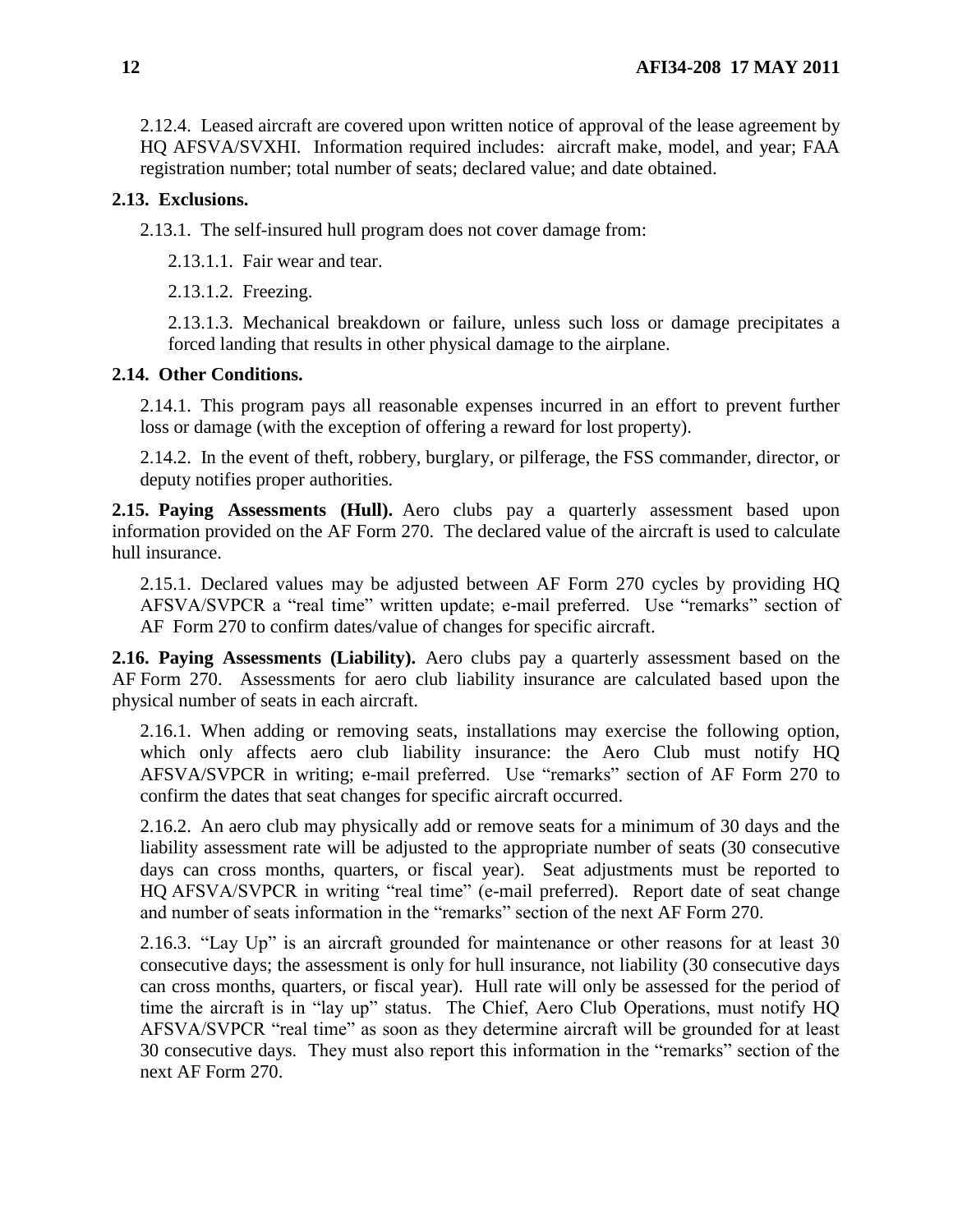2.16.4. When an aircraft that is in "lay up" status requires a ferry or maintenance flight, the assessment is only for hull insurance. Aircraft may remain in "lay up" status until returned to revenue service. The Chief, Aero Club Operations, must notify HQ AFSVA/SVPCR (e-mail preferred) prior to ferry or maintenance flight of grounded aircraft.

<span id="page-12-0"></span>**2.17. Determining the Declared Value.** HQ AFSVA/SVPCR maintains a copy of the Aircraft Bluebook Price Digest and will provide assistance in determining declared value of aero club aircraft. Declared values are established when the club obtains the aircraft, and are updated by the aero club manager not later than 31 December of each year thereafter, or whenever a capital improvement is made that impacts the value of an aircraft.

2.17.1. The declared value must not deviate more than 15 percent from the average price listed in the Aircraft Bluebook Price Digest*.*

2.17.2. HQ AFSVA/SVPCR approves the declared value of all insured aircraft. The declared value of leased aircraft must be the amount stated in the lease agreement.

<span id="page-12-1"></span>**2.18. Hull Loss Payments.** HQ AFSVA/SVXHI makes payment after receiving the Proof of Loss with supporting documentation.

<span id="page-12-2"></span>**2.19. Payment of Aero Club Liability Claims.** See Chapter 3.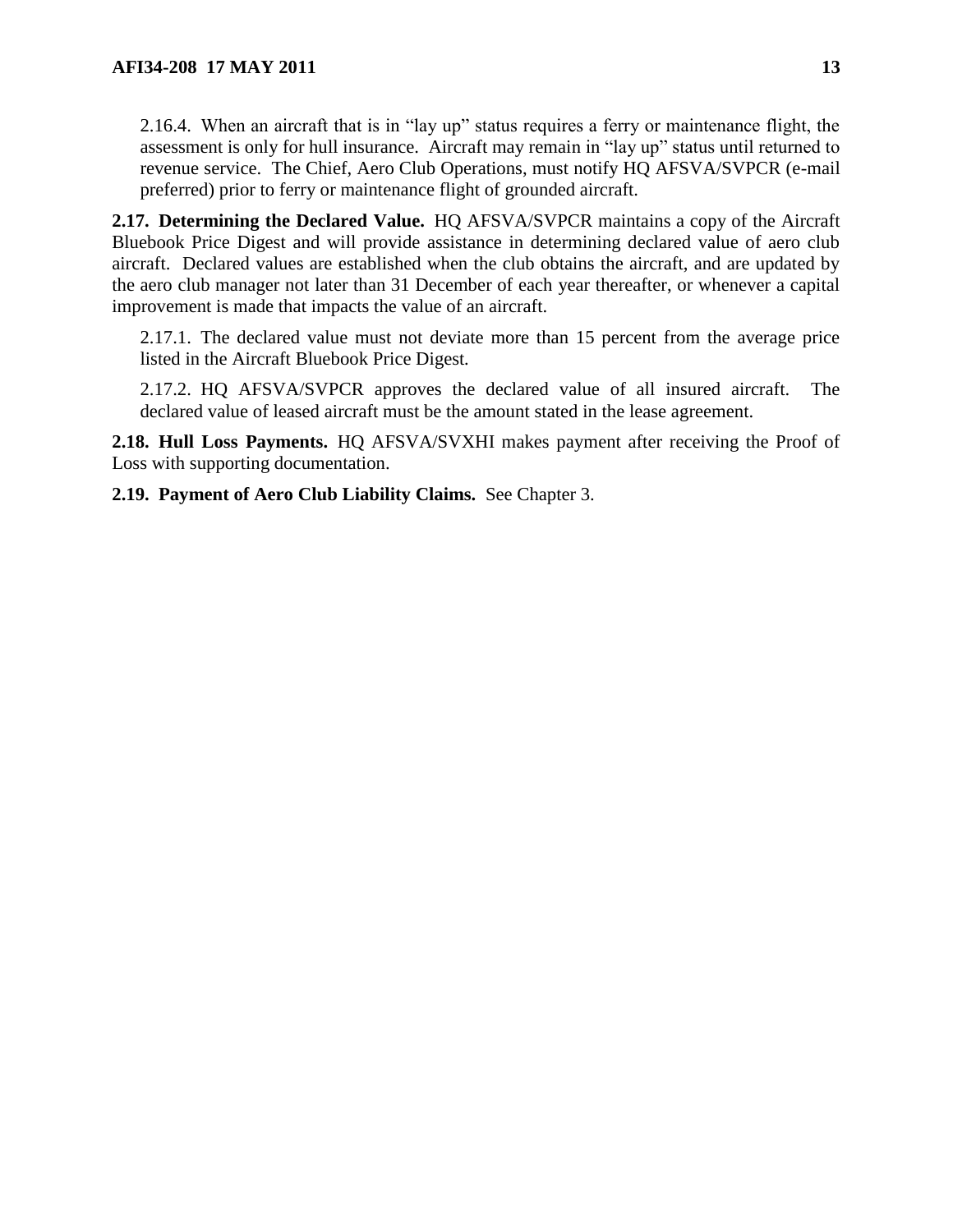### <span id="page-13-0"></span>**Chapter 3**

## **LIABILITY INSURANCE**

## **(INCLUDING PERSONNEL CLAIMS AND CUSTOMER COMPLAINTS)**

<span id="page-13-1"></span>**3.1. Purpose.** This section addresses the settlement and payment of claims made against:

3.1.1. NAFIs.

3.1.2. NAFI employees.

3.1.3. Aero club contract flight instructors (maximum one million dollars per occurrence).

3.1.4. Participants or customers (maximum one million dollars per occurrence).

3.1.5. Authorized users of NAFI equipment or property (maximum one million dollars per occurrence).

### <span id="page-13-2"></span>**3.2. Exceptions.**

3.2.1. This section applies to all AF NAFIs except the Army and Air Force Exchange Service (AAFES).

3.2.2. This section does not apply to:

3.2.2.1. Claims involving damages for libel, slander or other personal defamation claim.

3.2.2.2. Claims involving any wage or salary garnishments.

3.2.2.3. Claims against Private Organizations (POs) are filed directly with the PO involved.

<span id="page-13-3"></span>**3.3. Reporting Potential Liability Incidents.** The FSS commander, director or deputy prepares **[Attachment](#page-21-0) 3** and sends it to HQ AFSVA/SVXHI for any NAFI-related incident which results in physical injury to a person or in which property damage is expected to exceed \$1,000.

3.3.1. Submit reports by e-mail or fax within five working days of first knowledge of the incident, claim, or suit.

3.3.2. Include installation name, NAFI, name and phone number of NAFI contact, estimated time and place of loss, a brief description of the incident, an estimate of the dollar loss, and any action taken by installation officials.

## <span id="page-13-4"></span>**3.4. Settling Liability Claims.**

3.4.1. Refer anyone wanting to file a liability claim against a NAFI to the servicing Staff Judge Advocate (SJA) office (**see [Attachment](#page-22-0) 4**).

3.4.2. The SJA or higher approving authority sends approved claims to AF/JAA-S, where they are reviewed by AF/JAA-S and paid by HQ AFSVA/SVXHI from the AFIF as appropriate.

## <span id="page-13-5"></span>**3.5. Exclusions.**

3.5.1. Claims arising from any contract or contractor relationship.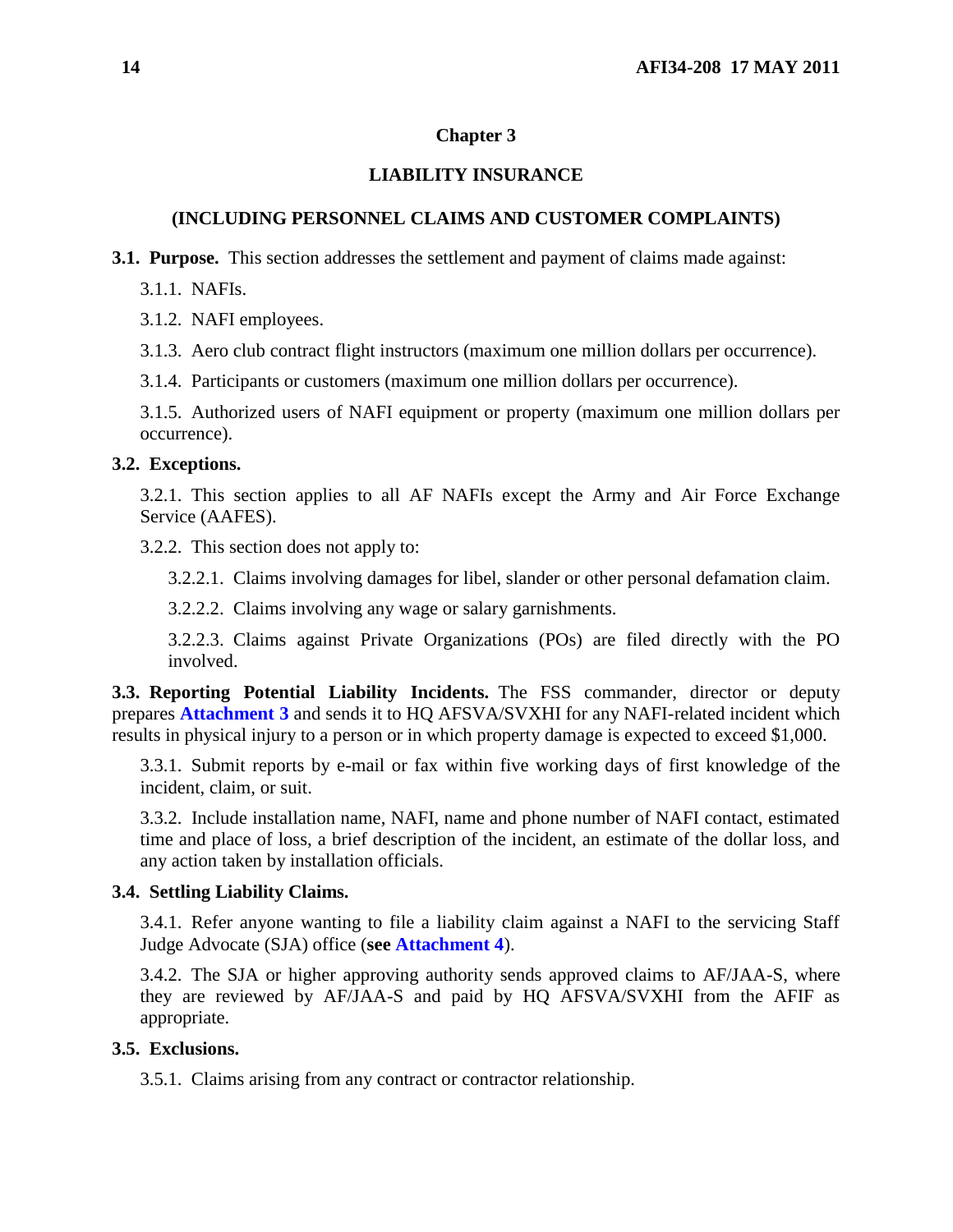3.5.3. Claims arising from any employment relationship.

3.5.4. Claims arising from actions or inaction of appropriated fund (APF) employees.

3.5.5. APF-sponsored activities.

<span id="page-14-0"></span>**3.6. Personnel Claims.** The NAFI pays approved claims of less than \$500 for loss or damage to NAF employees while working in the scope of their employment without reimbursement from the AFIF. For example, if an installation pays a Personnel Claim to an employee of \$400, there is no reimbursement from AFIF. If the reimbursement is \$600, the AFIF reimburses the installation \$100 (**see [Attachment](#page-22-0) 4**). Examples of personnel claims (damage to employee's property while at work) are: Clothing damaged at work; loss of personal equipment at work such as glasses, coat, or other personal property.

<span id="page-14-1"></span>**3.7. Customer Complaints.** The FSS activity manager, in conjunction with the RM, settles customer complaints subject to the approval of the FSS commander, director, or deputy without SJA involvement.

3.7.1. Customer complaints are dissatisfactions arising out of NAFI supported operations that can be resolved by cash reimbursement, service, or replacement in kind.

3.7.2. Examples of Customer Complaints are:

3.7.2.1. Sales or service claim by customers, such as breach of warranty, defective service and shortages.

3.7.2.2. Lost or damaged clothing claims, such as items lost or damaged while in the care and custody of a NAFI (e.g., coat check room).

3.7.3. Specific claims paid under this section are:

3.7.3.1. Customers' vehicle is damaged by faulty equipment in an FSS car wash.

3.7.3.2. Damage occurred to a customer's vehicle while stored in an FSS storage area.

3.7.3.3. A customer's vehicle is damaged by an on-duty FSS employee while being worked on (such as getting an oil change or tire balancing) in an FSS auto hobby shop.

3.7.3.4. Other claims for lost or damaged privately owned personal property in the custody of or being serviced by the NAFI.

<span id="page-14-2"></span>**3.8. AFIF Reimbursement.** The AFIF reimburses NAFIs for that portion of any customer complaint paid over \$1,000. The activity manager or RM pays the claimant, sends a copy of the voucher to HQ AFSVA/SVXHI. The AFIF reimburses the NAFI the amount of the payment over \$1,000.

<span id="page-14-3"></span>**3.9. Federal Tort Claims Act (FTCA).** NAFIs are instrumentalities of the Federal Government and enjoy its privileges and immunities. A tort committed by a NAF employee, acting within the scope of his or her employment or duties, may give rise to NAF liability under the FTCA. Do not use appropriated funds to pay an award, compromise, or judgment of a claim for which a NAFI is liable.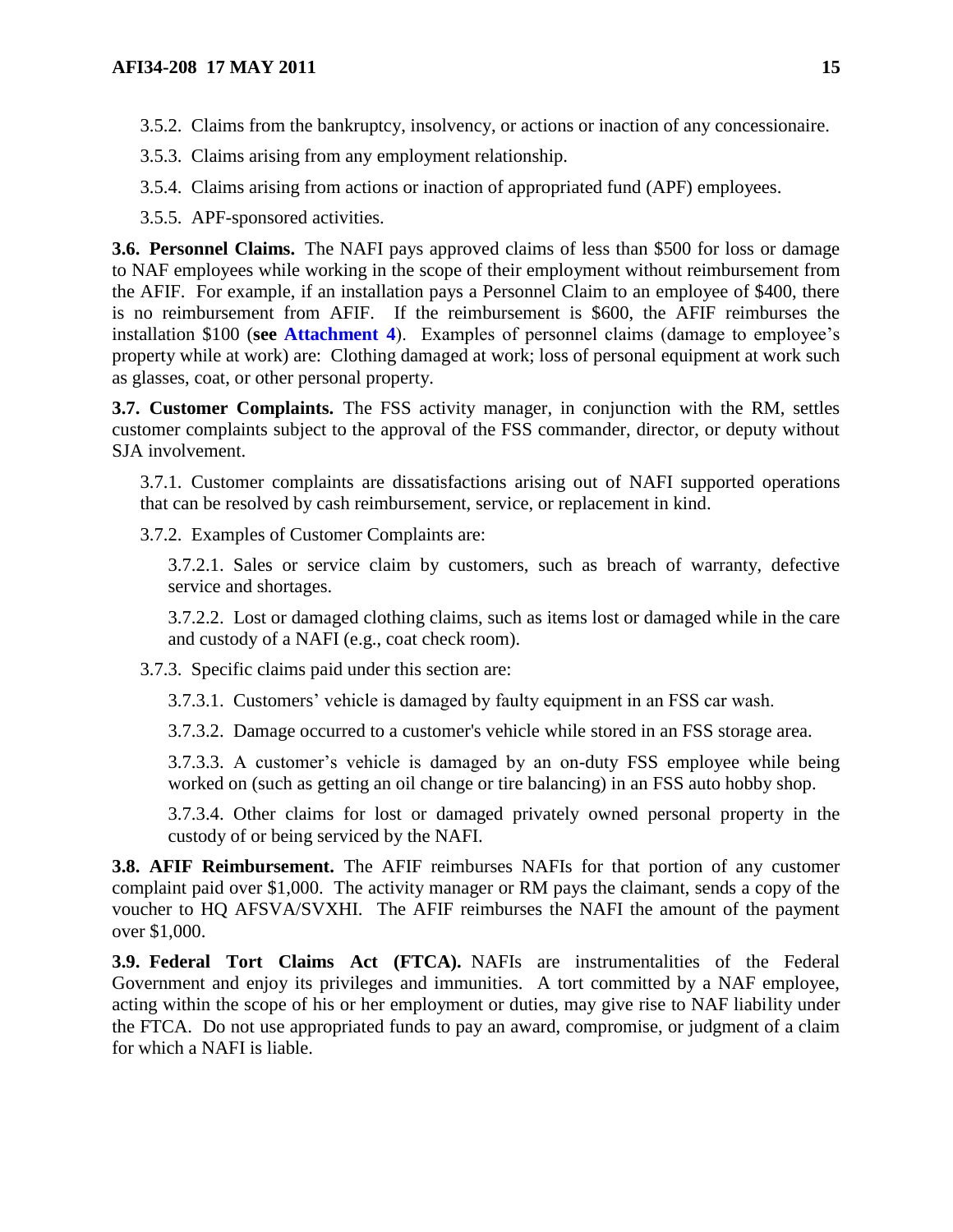## <span id="page-15-0"></span>**3.10. Customer Complaint Claims Settlement.**

3.10.1. Customer complaints may involve conduct which could give rise to tort-type claims; however, process them as customer complaints unless:

3.10.1.1. They cannot be settled to the satisfaction of both parties.

3.10.1.2. The requested settlement includes a demand for consequential damages such as for bodily injury or for property damage to other than the article involved.

3.10.2. Consulting the SJA office does not change a Customer Complaint into a liability claim; however, the customer filing an SF 95 with the SJA office does.

3.10.2.1. This action requires RM approval to process as a Customer Complaint.

3.10.3. If the RM has requested the SJA review the claim and the SJA approved the claim, it must be sent to HQ AFSVA/SVXHI for payment as a customer complaint. In some cases, the AFIF will pay the claimant directly to save time.

<span id="page-15-1"></span>**3.11. Commercial Insurance.** If a special liability risk arises, such as purchase of "rainout/cancellation" insurance, "hole-in-one" insurance for a golfing event, or other one-time special events, the FSS commander, director, or deputy must contact HQ AFSVA/SVX, through MAJCOM, in writing and request approval to purchase commercial insurance.

<span id="page-15-2"></span>**3.12. Broad Coverage.** Because of the broad coverage of the NAF liability program, NAFIs must not purchase commercial public liability insurance except when it is required by a Statusof-Forces agreement or other country-to-country agreement.

## <span id="page-15-3"></span>**3.13. Legal Representation for Individuals.**

3.13.1. Legal Representation. Legal representation may be authorized to defend tort actions brought against:

3.13.1.1. NAFI employees.

3.13.1.2. Aero Club contract flight instructors.

3.13.1.3. Members.

3.13.1.4. Participants.

3.13.1.5. Customers.

3.13.1.6. Authorized users of NAFI equipment.

<span id="page-15-4"></span>**3.14. Civilian Counsel.** AF/JAA-S will recommend to AF/A1S whether or not legal fees for civilian counsel should be paid from the AFIF.

3.14.1. Legal Procedures. For legal representation, apply the following procedures:

3.14.1.1. The claimant forwards a request for representation to the Headquarters, Air Force Legal Operations Agency, Claims and Tort Litigation Staff, (HQ AFLOA/JACC) with a copy to AF/JAA-S.

3.14.1.2. HQ AFLOA/JACC provides a copy to AF/JAA-S who reviews the request and recommends to HQ USAF/A1S whether or not the AFIF should pay for the requested legal representation.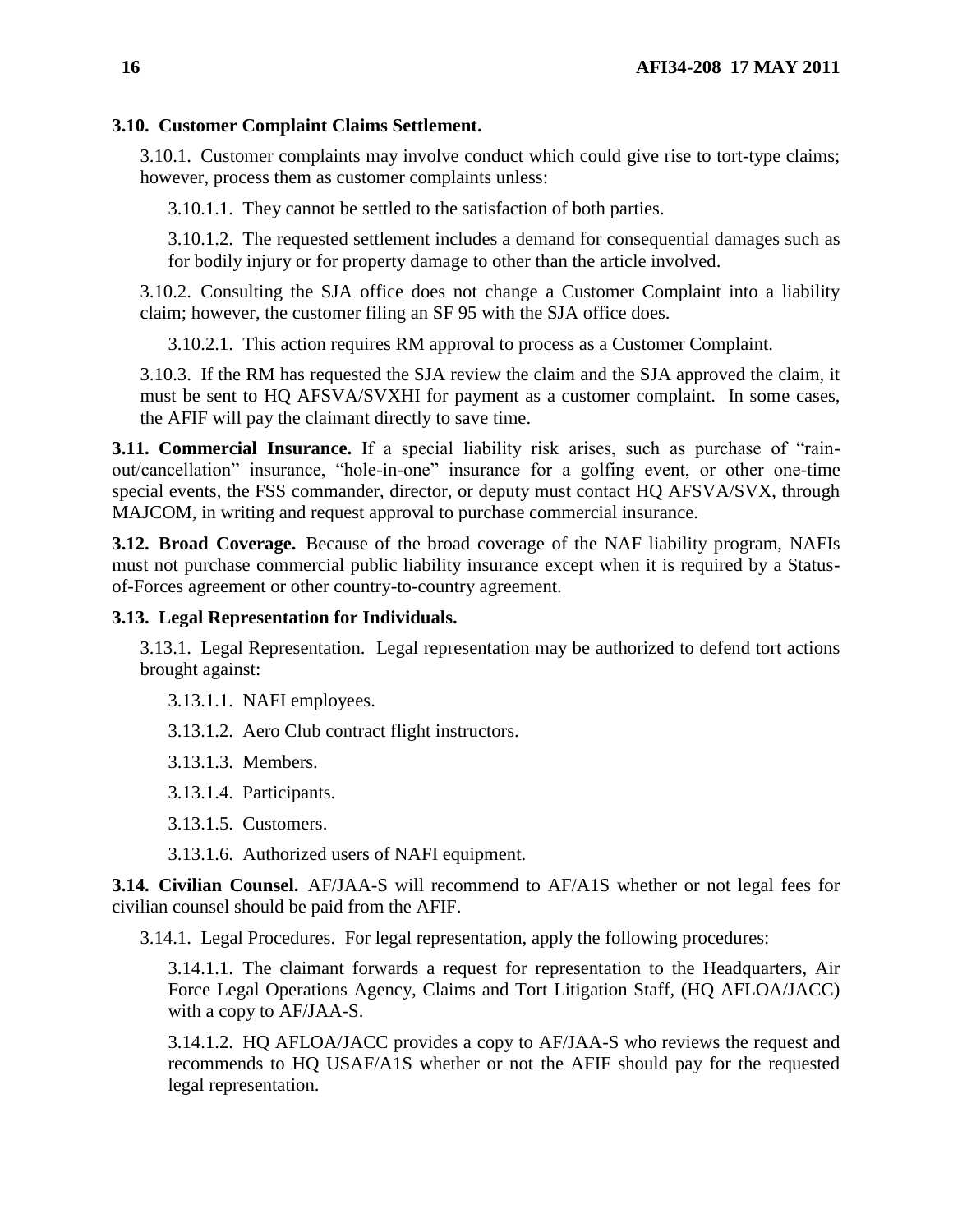3.14.1.3. If civilian counsel is retained and the case goes to a judgment, or a settlement is reached, AF/JAA-S will notify HQ AFLOA/JACC of the adverse judgment and the amount. If the lawsuit is in a foreign country, AF/JAA-S will notify the The Judge Advocate General's International Law Division, HQ USAF/JAI.

3.14.1.4. AF/JAA-S works with HQ AFLOA/JACC or HQ USAF/JAI, as appropriate, to determine whether or not the judgment or compromise should be paid by HQ AFSVA.

<span id="page-16-0"></span>**3.15. Paying Assessments to Support the Program.** All AF NAFIs pay assessments into the AFIF, except where specifically excluded. HQ AFSVA/SVX calculates assessments based on the need to cover all claims and expenses.

### <span id="page-16-1"></span>**3.16. Special Conditions.**

3.16.1. The NAF liability insurance program will not duplicate claims paid by any commercial insurance company.

3.16.2. The FSS RM, deputy, commander or director should contact HQ AFSVA/SVX, through the MAJCOM, before arranging for or becoming involved in any venture where the risk of loss could substantially increase NAF liability exposure.

3.16.3. Neither the US Government nor any of its instrumentalities may file a payable claim against a NAFI.

3.16.4. Unless the FSS commander, director, deputy or higher authority grants approval, do not consider property of others left on the premises as in the care and custody of any NAFI.

> DARRELL D. JONES, Lt Gen, USAF DCS, Manpower, Personnel and Services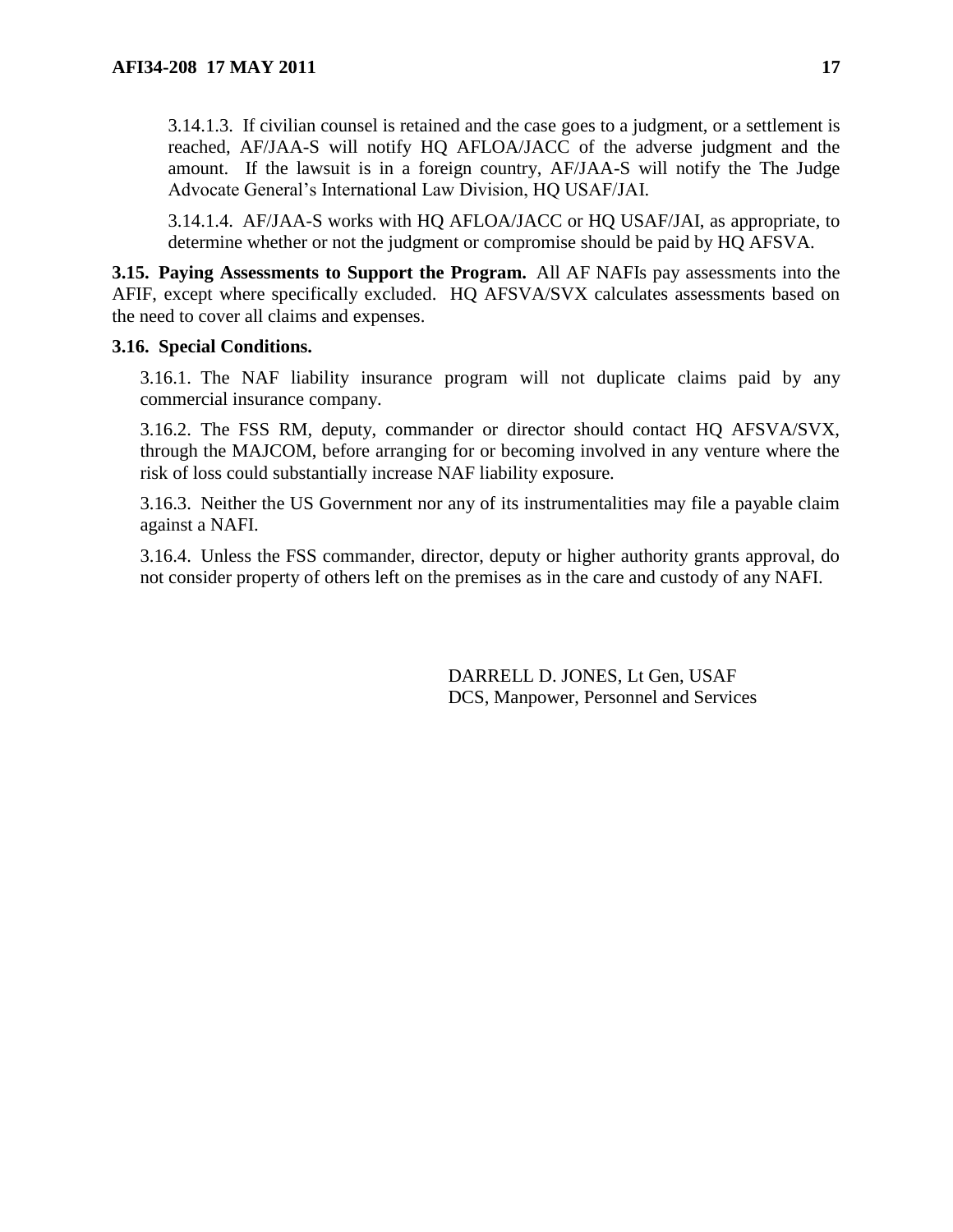### <span id="page-17-0"></span>**GLOSSARY OF REFERENCES AND SUPPORTING INFORMATION**

#### *References*

AFPD 34-2, *Managing Nonappropriated Funds*, 7 Jan 1994

AFI 34-201, *Use of Nonappropriated Funds*, 17 June 2002

AFI 34-202, *Protecting Nonappropriated Funds*, 27 August 2004

AFI 34-204, *Property Management*, 27 August 2004

AFI 34-209, *Nonappropriated Fund Financial Management and Accounting*, 10 January 2005

AFI 34-217, *Air Force Aero Club Program*, 1 February 1997

AFMAN 33-363, *Management of Records*, 1 March 2008

AFMAN 34-214, *Procedures for Nonappropriated Funds Financial Management and Accounting*, 14 February 2006

AFMAN 34-232, *Aero Club Operations*, 7 February 2007

DODI 1015.15, *Establishment, Management, and Control of Nonappropriated Fund Instrumentalities and Financial Management of Supporting Resources*, October 31, 2007

### *Prescribed Forms*

AF Form 270, *Status of Aero Club Aircraft and Operations Report*

#### *Adopted Forms*

AF Form 847, *Recommendation for Change of Publication*

#### *Abbreviations and Acronyms*

**AAFES**—Army and Air Force Exchange Service

**AF**—Air Force

**AF/JAA**—S Legal Office

**AFI**—Air Force Instruction

**AFIF**—Air Force Insurance Fund

**AFMAN**—Air Force Manual

**AFNAF**—Air Force Nonappropriated Fund

**AFRIMS**—Air Records Information Management System

**APF**—Appropriated Fund

**CONUS**—Continental United States

**DoDI**—Department of Defense Instruction

**FAA**—Federal Aviation Administration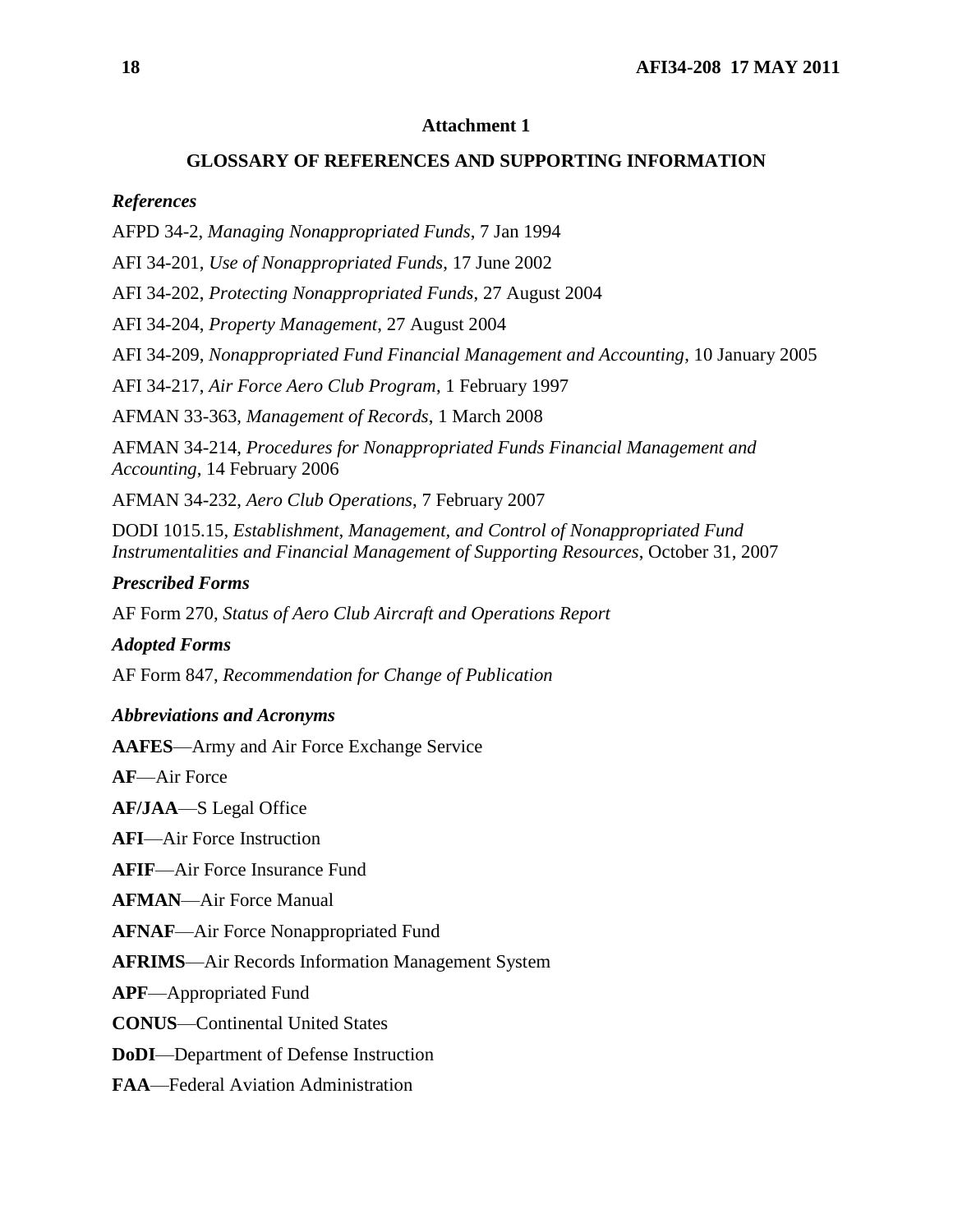**RM**—Resource Manager

**FSS**—Force Support Squadron

**FTCA**—Federal Tort Claims Act

**GLAC**—General Ledger Account Code

**HQ AFLOA/JACC**—Headquarters, Air Force Legal Operations Agency, Claims and Tort Litigation Division

**HQ AFSVA/SVPCR**—Headquarters, Air Force Services Agency (Business and Recreation Branch)

**HQ AFSVA/SVX**—Headquarters, Air Force Services Agency (Director, Plans and Force Management)

**HQ AFSVA/SVXHI**—Headquarters, Air Force Services Agency (Insurance Branch)

**HQ USAF/A1S**—Headquarters, United States Air Force (Director of Services)

**HQ USAF/JAI**—Headquarters, United States Air Force (The Judge Advocate General's International Law Division)

**IMT**—Information Management Tool

**MOA**—Memorandum of Agreement

**NAF**—Nonappropriated Fund

**NAFI**—Nonappropriated Fund Instrumentality

**NBV**—Net Book Value

**OCONUS**—Outside the Continental United States

**OPR**—Office of Primary Responsibility

**PO**—Private Organization

**RDS**—Records Disposition Schedule

**RM**—Resource Manager

**SJA**—Staff Judge Advocate

**SAIS**—Service Agency Information System

**SVS**—Services Squadron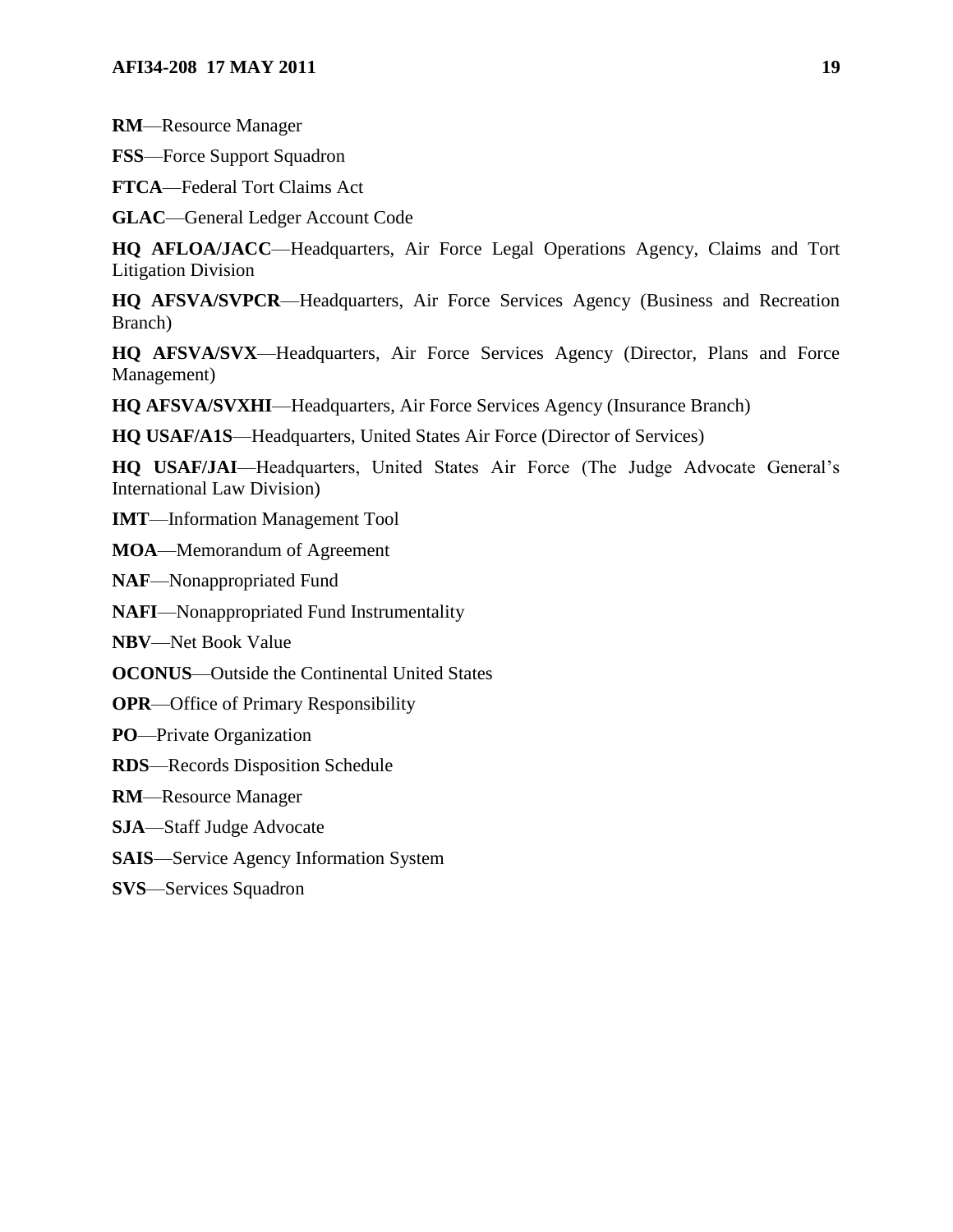### <span id="page-19-0"></span>**EXCLUSIONS FROM THE PROPERTY PROGRAM COVERAGE**

### **A2.1. Caused by the Passage of Time**

A2.1.1. Fully depreciated assets.

A2.1.2. Loss from refinishing, renovating, repairing, mechanical breakdown or failure, product defect, wear and tear, gradual deterioration, corrosion, rust, dampness of atmosphere, freezing, or extremes of temperature. The exception to these exclusions is that damage from bursting pipes from extreme temperature is covered.

A2.1.3. Loss or damage to tires or tubes, unless caused by fire, vandalism, malicious mischief, or theft.

A2.1.4. Spoilage unless from fire, or act of civil riot or crime.

### **A2.2. Administrative and Operational Reasons**

A2.2.1. Clean-up expenses following any natural disaster.

A2.2.2. Missing property discovered by regular inventory or any accounting process, unless there is complete and documented evidence it was caused by an act of crime such as a burglary/break-in, robbery, theft, or the dishonest act of an employee.

A2.2.3. Loss or damage caused by electricity. Loss to electrically operated devices unless fire ensues and then only for the loss caused by fire.

A2.2.4. Giving or surrendering money or securities in any exchange or purchase. Credit card purchases from charge/credit cards such as MasterCard, VISA or similar cards are not covered by this program.

A2.2.5. Accounting or arithmetical errors or omissions.

A2.2.6. Money contained in coin-operated machines, except for highly technical slot machines with counting devices that compute the exact value in the machine at all times.

A2.2.7. Property in the control of any common carrier.

A2.2.8. Aircraft Hull (see Chapter 2).

## **A2.3. Other**

A2.3.1. Books and records except for their physical value.

A2.3.2. Animals.

A2.3.3. "Fine arts" including paintings, pictures, tapestries and other verified works of art or rarity.

A2.3.4. Jewelry and furs.

A2.3.5. Any APF property (including NAF property transferred to APF title, and trees, shrubs, greens and similar items on golf courses).

A2.3.6. Loss of property owned by others such as employees, customers, or NAF contractors.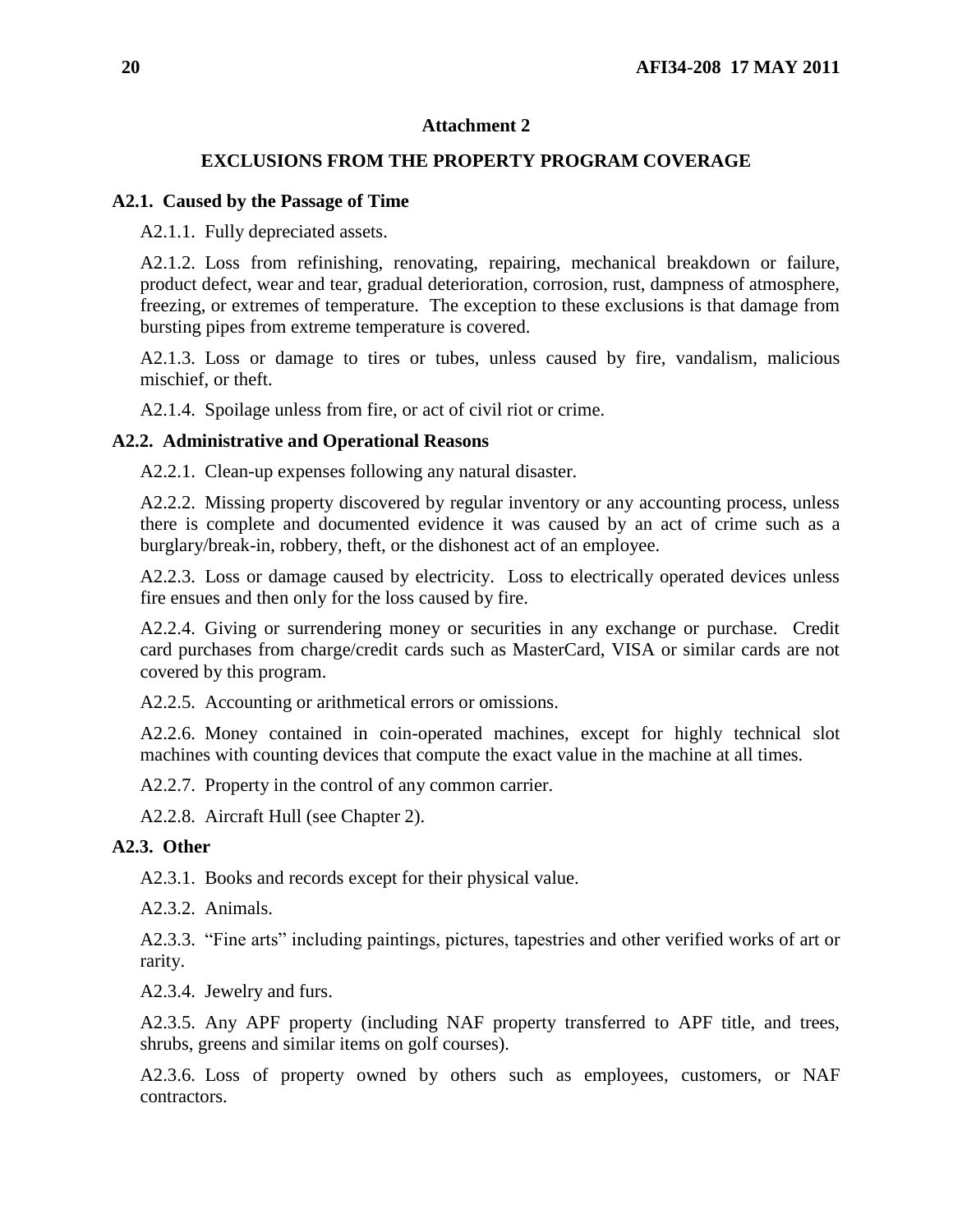**A2.4. Losses caused by act of God; during wartime deployments; or in support of contingency, humanitarian, and peacekeeping operations.** Department of Defense Instruction (DoDI) 1015.15, *Establishment, Management, and Control of Nonappropriated Fund Instrumentalities and Financial Management of Supporting Resources*, authorizes appropriated funds (APFs) to pay for a loss, if such loss is caused by an act of God; during wartime deployments; or in support of contingency, humanitarian and peacekeeping operations. Installations are expected to absorb these losses using local APFs. If the installation commander determines that such APFs are not available to cover the losses, the installation will request APFs from the MAJCOM.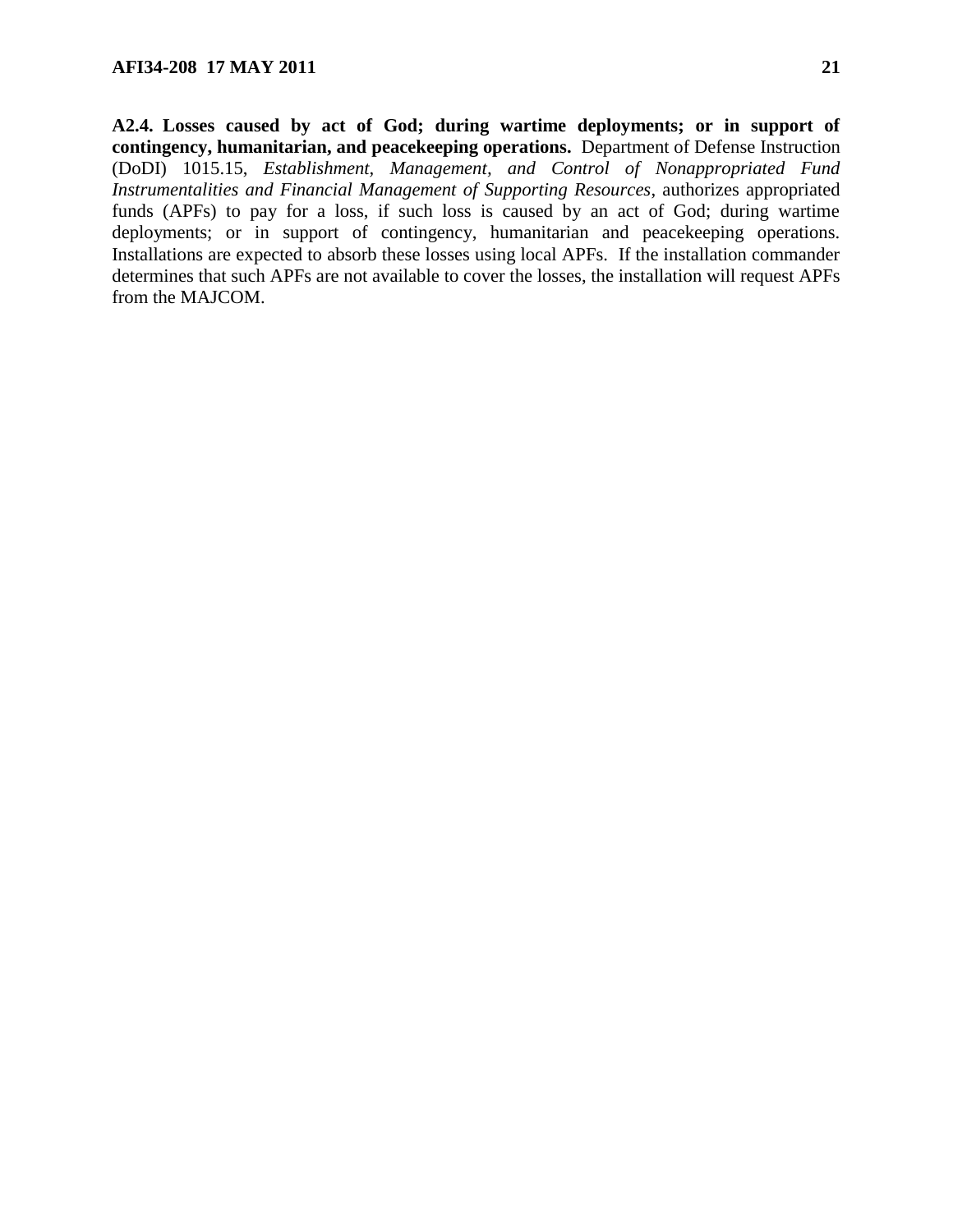# <span id="page-21-0"></span>**REPORTING A POTENTIAL LIABILITY CLAIM**

The activity manager, through the RM, uses the following format to report a potential liability claim to HQ AFSVA/SVXHI with a copy to MAJCOM by e-mail or fax:

MEMORANDUM FOR HQ AFSVA/SVXHI (firstname.lastname@us.af.mil)

FROM: Installation Street Address and e-mail address City, State, and Zip Code

SUBJECT: Notice of Potential Liability Information

IAW AFI 34-208, this is to notify you of a potential liability in excess of \$1,000 (include the following information):

1. Installation and MAJCOM.

2. NAFI name and activity (such as installation MWR fund, youth programs, bowling center, marina, officers' club, consolidated club, etc.).

3. Estimated time, date and place of incident (such as 1800 on 10 Jun 2011 at Officers' Club).

4. Brief description of the incident (such as vehicle accident and damage to privately owned vehicle, customer slipped and fell and injured foot while dancing at Officers' Club function, customer injured left hand while in boat rented from marina, customer injured right foot while lighting propane tank at outdoor recreation facility, child injured left hand at child development center).

5. Estimate of Loss (must be over \$1,000).

6. Action taken by FSS personnel to mitigate the loss, do first aid, assist the claimant, or otherwise reduce Services liability.

> Signature of FSS Commander/Deputy/Designee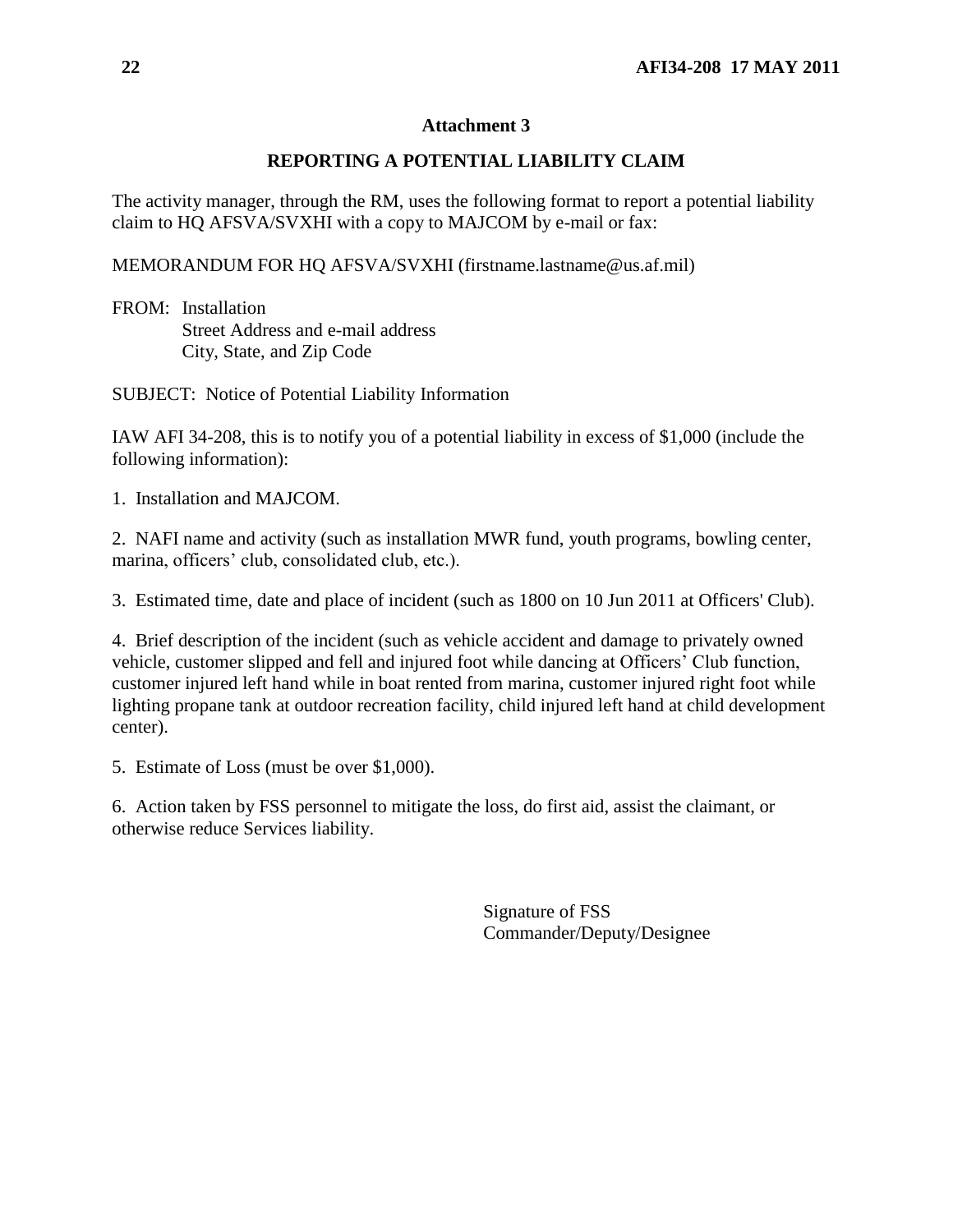# <span id="page-22-0"></span>**READY REFERENCE**

# **Table A4.1. PROPERTY, AERO CLUB HULL AND LIABILITY PROGRAMS**

| Program               | <b>Property</b>                                       | <b>Aero Club Hull</b>                                  | <b>Liability</b>                                                          |
|-----------------------|-------------------------------------------------------|--------------------------------------------------------|---------------------------------------------------------------------------|
| Type                  | AFIF                                                  | AFIF                                                   | <b>AFIF</b>                                                               |
| When loss             | If loss over \$500                                    | If loss over \$250                                     | If third party files a claim                                              |
| may be a              | minimum claim                                         | deductible                                             |                                                                           |
| claim                 |                                                       |                                                        |                                                                           |
| Where to file         | HQ AFSVA/SVXHI                                        | <b>HQ AFSVA/SVPCR</b><br>or SVXHI                      | <b>Installation SJA</b>                                                   |
| Who files             | <b>RM</b>                                             | Aero club manager<br>in coordination with<br><b>RM</b> | Third Party Claimant                                                      |
| When to File          | $30 \text{ days}$ (24 hours if<br>loss over \$10,000) | Immediately                                            | Third Party has two years to file                                         |
| Customer<br>Complaint | N/A                                                   | N/A                                                    | May be paid by RM;<br>reimbursed by AFIF for<br>amounts paid over \$1,000 |
| Personnel<br>Claim    | N/A                                                   | N/A                                                    | May be paid by RM;<br>reimbursed by AFIF for<br>amounts paid over \$500   |